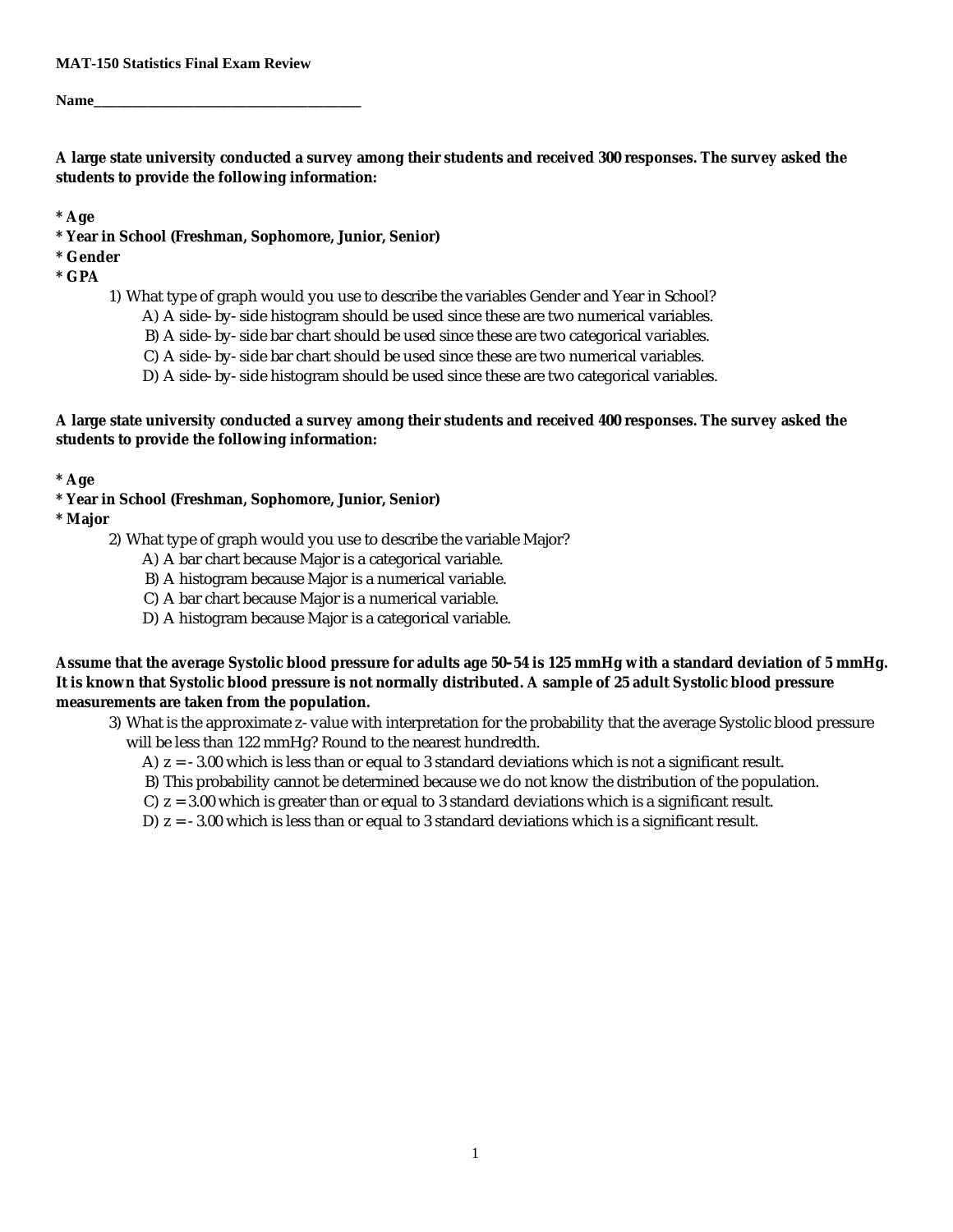**Choose the scatterplot that matches the given correlation coefficient.**



**Determine if the following scenario is an observational study or a controlled experiment.**

5) A doctor is interested in determining whether a certain medication reduces migraines. She randomly selects 100 people for his study - 50 who will take the medication, and 50 who will take a placebo. The patients are examined once a week for six weeks.

A) Observational study B) Neither B B Research C) Controlled experiment

**Feature movie lengths (in hours) were measured for all movies shown in the past year in the U.S. The mean length of all feature length movies shown was 1.80 hours with a standard deviation of 0.15 hours. Suppose the length of a random sample of 20 movies was recorded from all movies released this year. The mean length of the feature length movies was found to be 1.72 hours with a standard deviation of 0.18 hours.**

6) If we create a sampling distribution of sample means, what would be the mean and standard deviation of that distribution given the sample size of 20?

A) The mean length would be 1.80 hours with a standard deviation of 0.15 hours.

- B) The mean length would be 1.80 hours with a standard deviation of 0.18 hours.
- C) The mean length would be 1.80 hours with a standard deviation of 0.034 hours.
- D) The mean length would be 1.72 hours with a standard deviation of 0.18 hours.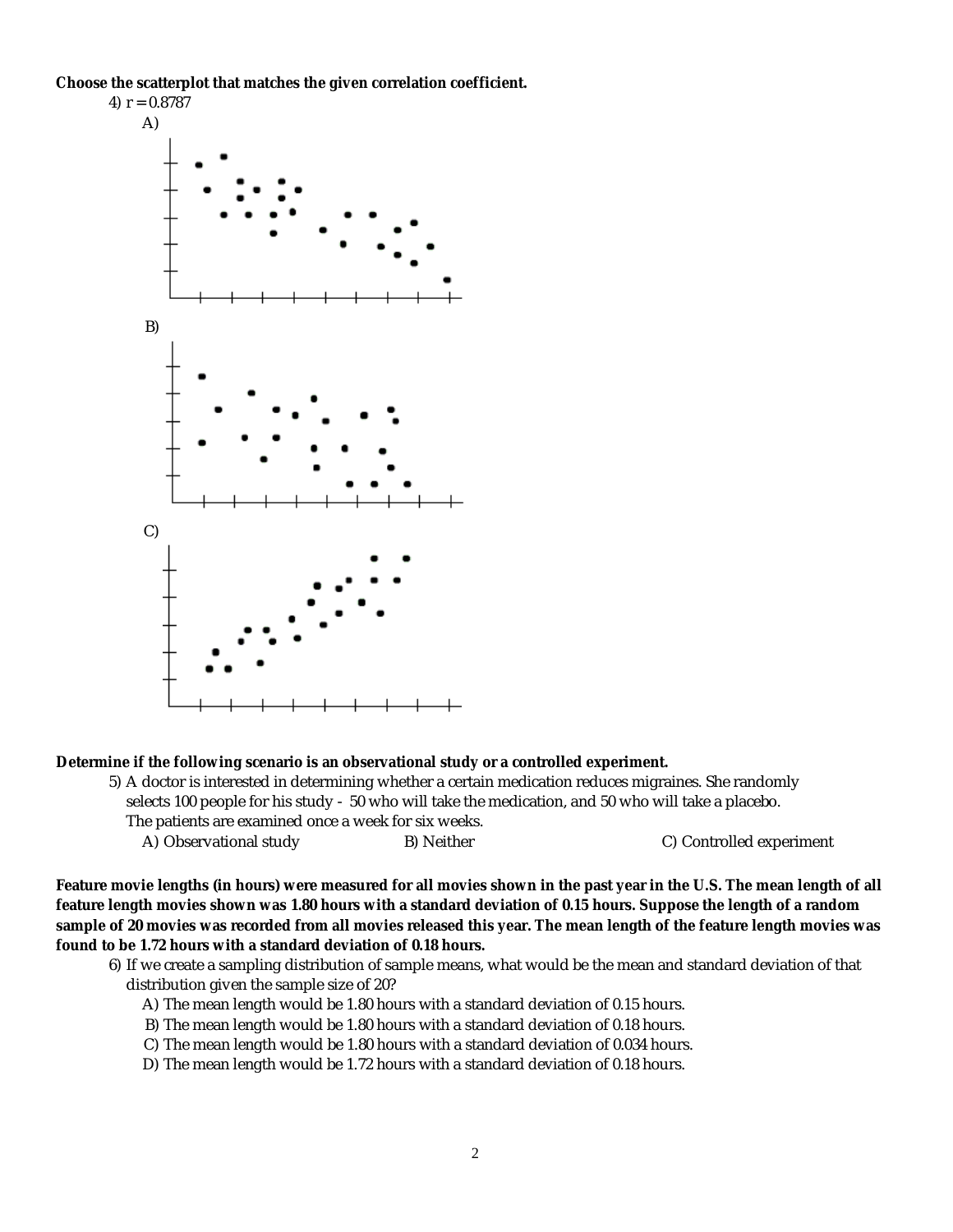7) In this example, the numerical values of 1.80 hours and 0.15 hours are

| A) statistics | B) unbiased estimators |
|---------------|------------------------|
| C) parameters | D) estimates           |

**Fill in the blank to complete the statement.**

8) Researchers are interested in learning more about the age of men when they marry for the first time so they survey 500 married or divorced men and ask them how old they were when they first married. The mean of age of the 500 men when they married for the first time would be a

| A) Parameter | B) Population | C) Sample | D) Statistic |
|--------------|---------------|-----------|--------------|
|              |               |           |              |

**Match one of the histograms with its description.**



10) The distribution of scores on an easy test is displayed in histogram \_



**Solve the problem.**

11) Which of the following would likely show a bimodal distribution in a histogram?

- A) The midterm exam scores for an introduction to Spanish course.
- B) The ages of students who attend a local high school.
- C) The price of college tuition, including both public and private schools.
- D) The number of hours a college student spends on homework per night.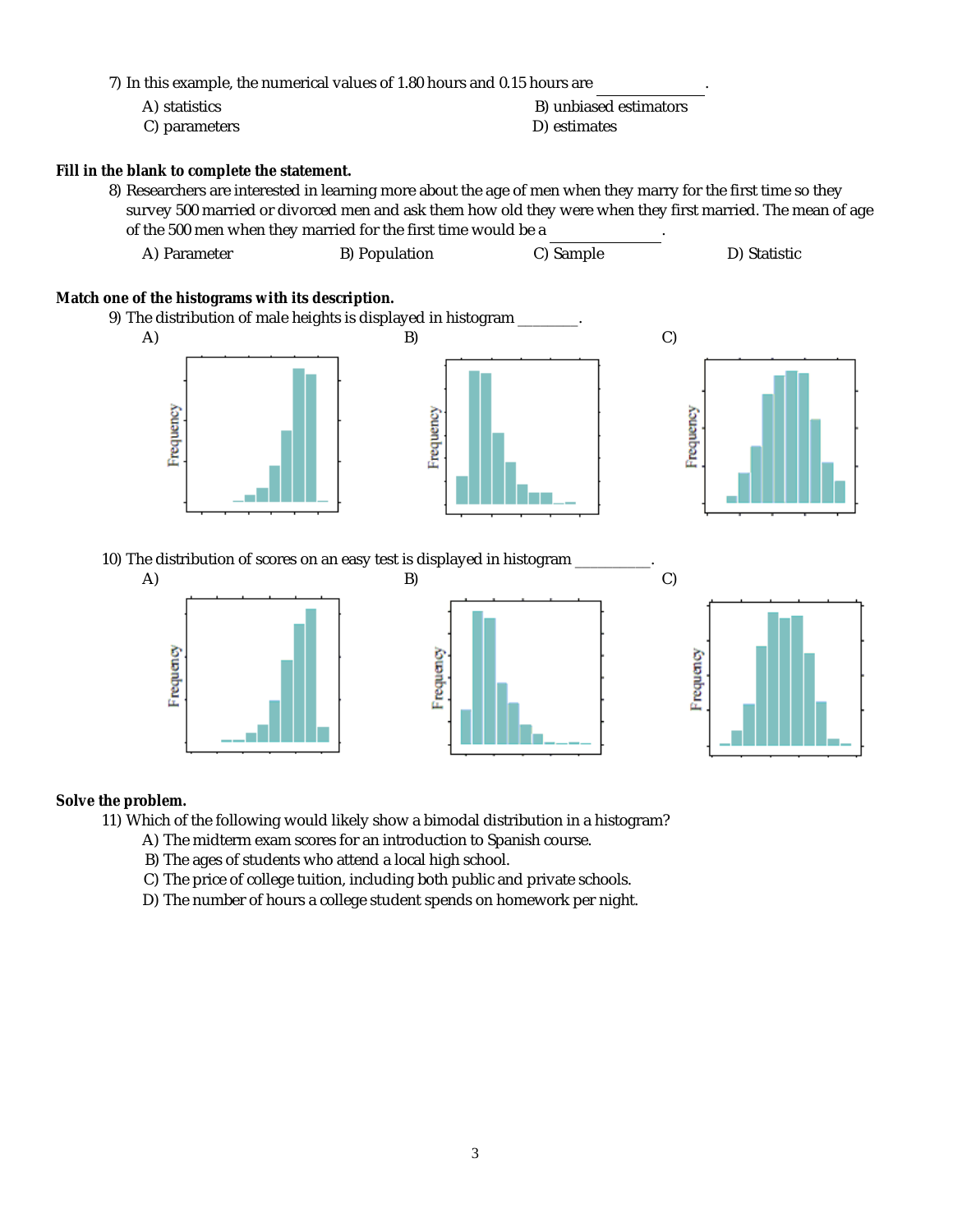12) According to the following data table, which variable(s) is(are) categorical?

|    |   |     | Age Gender Weight Ethnicity |
|----|---|-----|-----------------------------|
| 23 |   | 180 |                             |
| 18 | N | 126 | N                           |
| 20 | N | 139 | 2                           |
| 19 | 1 | 154 | 1                           |
| 20 |   | 202 | ર                           |

### A) Gender

- B) Gender and ethnicity
- C) None are categorical because there are only numbers in the table
- D) Age, gender, and ethnicity
- 13) According to the following two-way table, why are percentages more useful than counts to compare the amount of males and females who take naps?

|              | Male | Female |
|--------------|------|--------|
| laps         |      |        |
| Does not nap |      |        |

A) There are more people who take naps than people who do not in the sample.

- B) There are more males than females in the sample.
- C) You should only use counts in a two-way table.
- D) You should only use percentages in a two-way table.
- 14) According to the following two-way table, why are percentages more useful than counts to compare pet preferences between males and females?

|     | <i><b>IMale</b></i> | Female |
|-----|---------------------|--------|
| Dog | 40                  | 25     |
| Cat | 25                  | 10     |

A) There are more people who prefer dogs than cats in the sample.

B) There are more males than females in the sample.

- C) You should only use counts in a two-way table.
- D) You should only use percentages in a two-way table.

15) What does it mean for an experiment to be double-blinded?

- A) The participants do not know who is in the treatment and control groups.
- B) Neither the researcher nor the participants know who is in the treatment and control groups.
- C) The researcher and the participants know which group they are in because it is unethical to keep this information from them.
- D) The researcher does not know which participants are in the treatment and control groups.
- 16) In Los Angeles, juice cleansing is very popular. Some people have claimed that the cleanses are beneficial for weight loss, body detoxification, and treatment and prevention of illnesses. Can we conclude that juice cleansing causes these health benefits?
	- A) No, the claims are anecdotes and do not give us a true comparison group to find health differences.
	- B) Yes, the claims are true stories, so we do have evidence of the health benefits.
	- C) Yes, the claims are anecdotes and give us a good comparison group to find health differences.
	- D) No, the claims are lies, so we do not have evidence of the health benefits.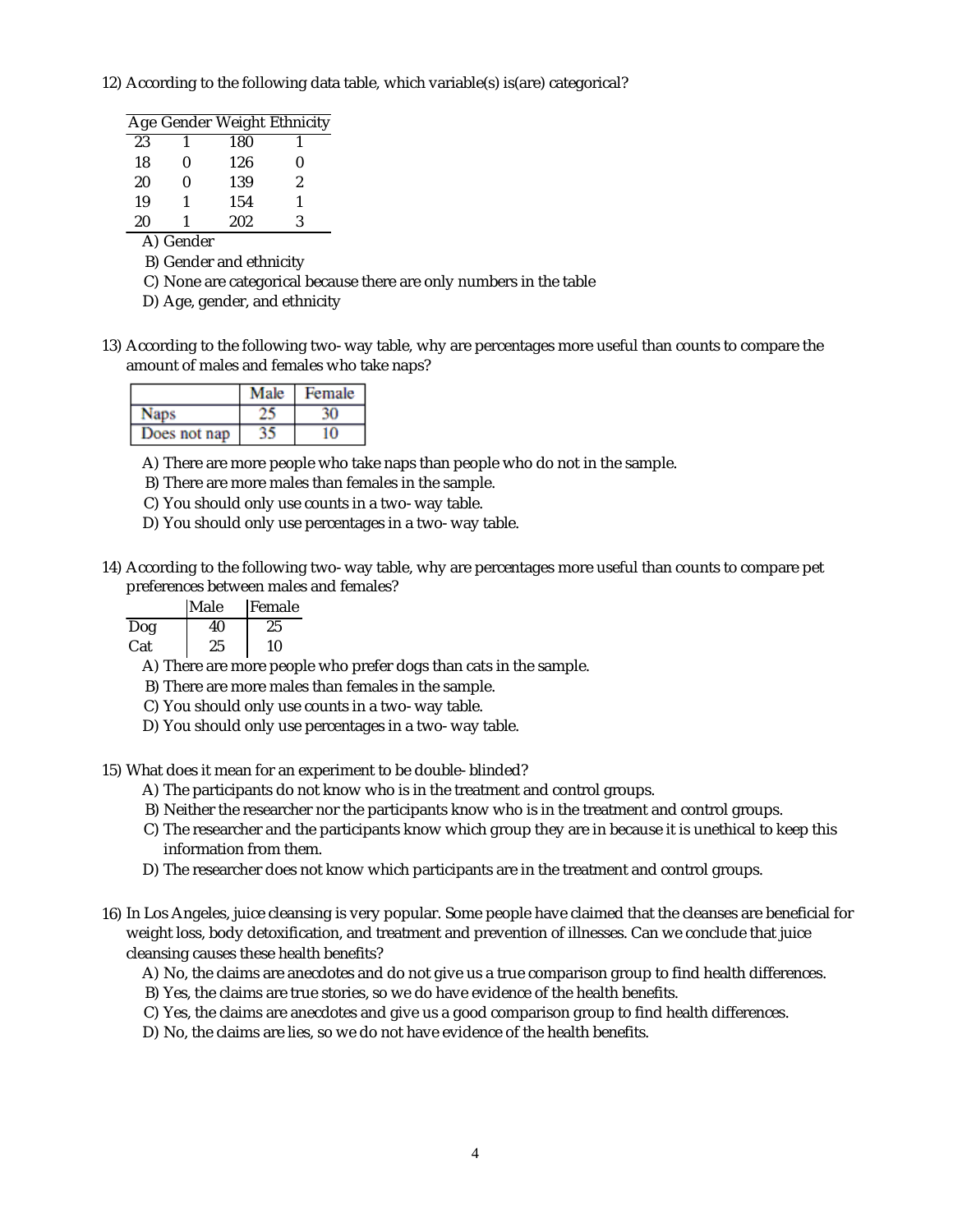- 17) Suppose temperatures and monthly ice cream sales were measured for 100 randomly selected cities. Which variable is the explanatory variable and which one is the response?
	- A) Temperature is the explanatory variable and ice cream sales is the response because a city's temperature could explain the amount of ice cream sales.
	- B) Ice cream sales is the explanatory variable and temperature is the response because the ice cream sales could explain the city's temperature.
	- C) Ice cream sales is the explanatory variable and temperature is the response because a city's temperature could explain the amount of ice cream sales.
	- D) Temperature is the explanatory variable and ice cream sales is the response because the ice cream sales could explain the city's temperature.
- 18) Complete the statement by filling in the blanks.

When constructing a confidence interval, if the level of confidence increases, the margin of error must \_\_\_\_\_ and the confidence interval will be \_\_\_\_\_.

- A) Increase; narrower. The same state of the B) Increase; wider.
- C) Decrease, narrower. D) Decrease, wider.
- -

19) A polling agency wants to estimate the proportion of U.S. citizens who support the president's domestic policies. They surveyed 2500 U.S. citizens and found a 95% confidence interval for the difference in proportions between men and women who support the president's domestic policies as (-0.025 to 0.050) where population 1 is men and population 2 is women. Select the correct interpretation of this result.

- A) The interval contains zero which shows that men are more likely than women to disagree with the president's foreign policies.
- B) The interval does not contain zero which shows that there is no significant difference in the proportions between men and women.
- C) The interval contains zero which shows that there is no significant difference in the proportions between men and women.
- D) The interval contains zero which shows that women are more likely than men to disagree with the president's foreign policies.
- 20) Complete the statement by filling in the blanks.

The null hypothesis  $H_0$  is the statement of  $\frac{1}{1}$  and always has a  $\frac{1}{1}$  sign. The alternative hypothesis

 $H_a$  is the \_\_\_\_\_\_\_\_\_ hypothesis. It is a statement about the value of a \_\_\_\_\_\_\_\_\_\_ that we intend to test.

- A) change;  $=$  ; no change; parameter B) no change;  $=$  ; research; parameter
	-
- C) no consequence;  $>$ ; research; sample  $\qquad$  D) no change;  $=$ ; research; sample
- 21) Choose the statement that best describes what is meant when we say that the sample mean is *unbiased* when estimating the population mean.
	- A) The sample mean will always equal the population mean.
	- B) The standard deviation of the sampling distribution (also called the standard error) and the population standard deviation are equal.
	- C) On average, the sample mean is the same as the population mean.
	- D) None of these.

22) Which of the following statements is true about the t-distribution?

- A) Since population standard deviation is usually unknown, the standard error uses the sample standard deviation to estimate population standard deviation.
- B) Like the Normal distribution, the t-distribution is symmetric for small n.
- C) For small sample sizes, the t-distribution has the same properties as the normal curve.
- D) For large sample sizes, the t-distribution has the same properties as the normal curve.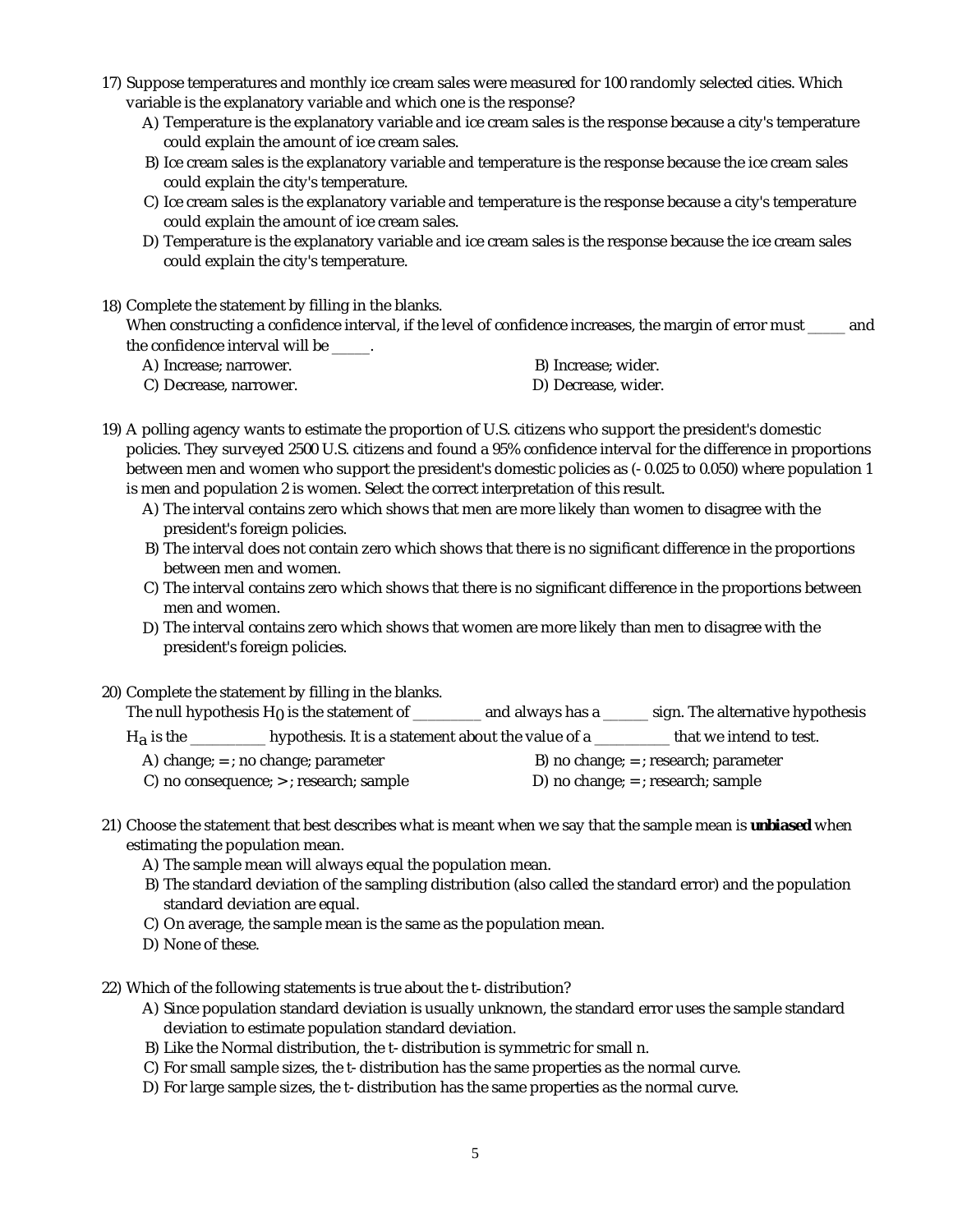- 23) Suppose a consumer product researcher wanted to find out whether a Sharpie lasted longer than the manufacturer's claim that their Sharpies could write continuously for a mean of 14 hours. The researcher tested 40 Sharpies and recorded the number of continuous hours each Sharpie wrote before drying up. Test the hypothesis that Sharpies can write for more than a mean of 14 continuous hours. Following are the summary statistics:  $x = 14.5$  hours,  $s = 1.2$  hours At the 5% significance level,  $t = 2.635$ ;  $p = 0.006$ . State your conclusion about the original claim.
	- A) Reject the null hypothesis; there is strong evidence to suggest that the Sharpies last longer than a mean of 14 hours.
	- B) There needs to be more data to determine if the Sharpies last longer than a mean of 14 hours.
	- C) Do not reject the null hypothesis; there is not strong enough evidence to suggest that the Sharpies last longer than a mean of 14 hours.
	- D) Reject the alternative hypothesis; there is strong evidence to suggest that the Sharpies last longer than a mean of 14 hours.
- 24) Suppose a consumer product researcher wanted to find out whether a highlighter lasted less than the manufacturer's claim that their highlighters could write continuously for 14 hours. The researcher tested 40 highlighters and recorded the number of continuous hours each highlighter wrote before drying up. Test the hypothesis that the highlighters wrote for less than 14 continuous hours. Following are the summary statistics:

 $\overline{x}$  =13.6 hours, s =1.3 hours

Report the test statistic, p-value, your decision regarding the null hypothesis, and your conclusion about the original claim. Round all values to the nearest thousandth.

- A) t = -1.946; p = 0.029; Reject the null hypothesis; there is strong evidence to suggest that the highlighters last less than 14 hours.
- B) t = -1.946; p = 0.029; Fail to reject the null hypothesis; there is not strong evidence to suggest that the highlighters last less than 14 hours.
- C) z = 1.946; p = 0.974; Fail to reject the null hypothesis; there is not strong evidence to suggest that the highlighters last less than 14 hours.
- D) z = 1.946; p = 0.029; Reject the null hypothesis; there is strong evidence to suggest that the highlighters last less than 14 hours.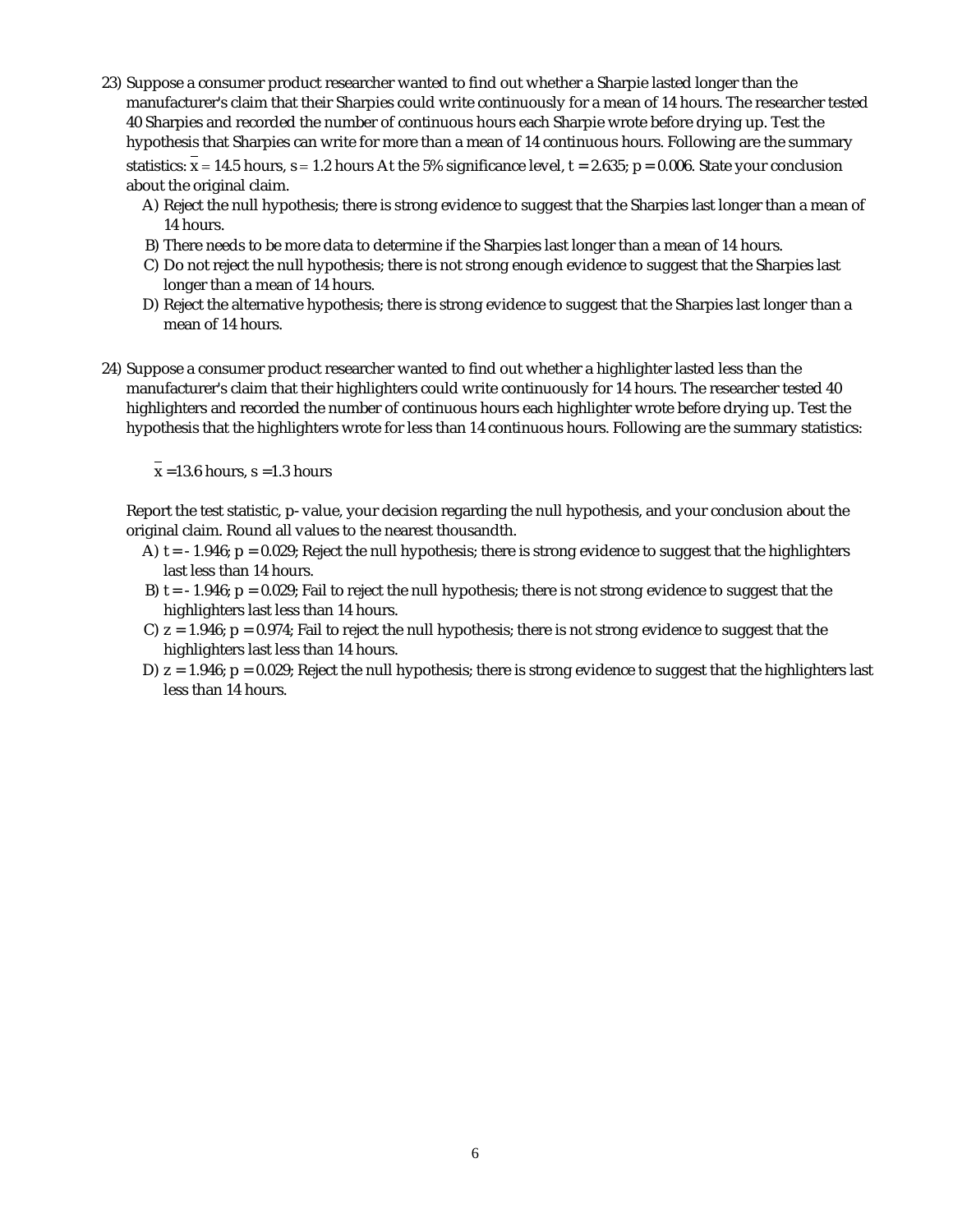- 25) From the TI-84 graphing calculator screenshots below, choose the screenshot whose shaded area depicts a p-value for a two-tailed test.
	- A)



26) A quality control manager thinks that there is a higher defective rate on the production line than the advertised value of  $p = 0.025$ . She does a hypothesis test with a significance level of 0.05. Symbolically, the null and alternative hypothesis are as follows:  $H_0$ :  $p = 0.025$  and  $H_a$ :  $p > 0.025$ . She calculates a p-value for the

hypothesis test of defective light bulbs to be approximately 0.067. Choose the correct interpretation for the p-value.

- A) The p-value tells us that if the defect rate is 0.025, then the probability that she would observe the percentage she actually observed or higher is 0.067. At a significance level of 0.05, this would not be an unusual outcome.
- B) The p-value tells us that the result is significantly higher than the advertised value using a significance level of 0.05.
- C) The p-value tells us that the probability of concluding that the defect rate is equal to 0.025, when in fact it is greater than 0.025, is approximately 0.067.
- D) The p-value tells us that the true population rate of defective light bulbs is approximately 0.067.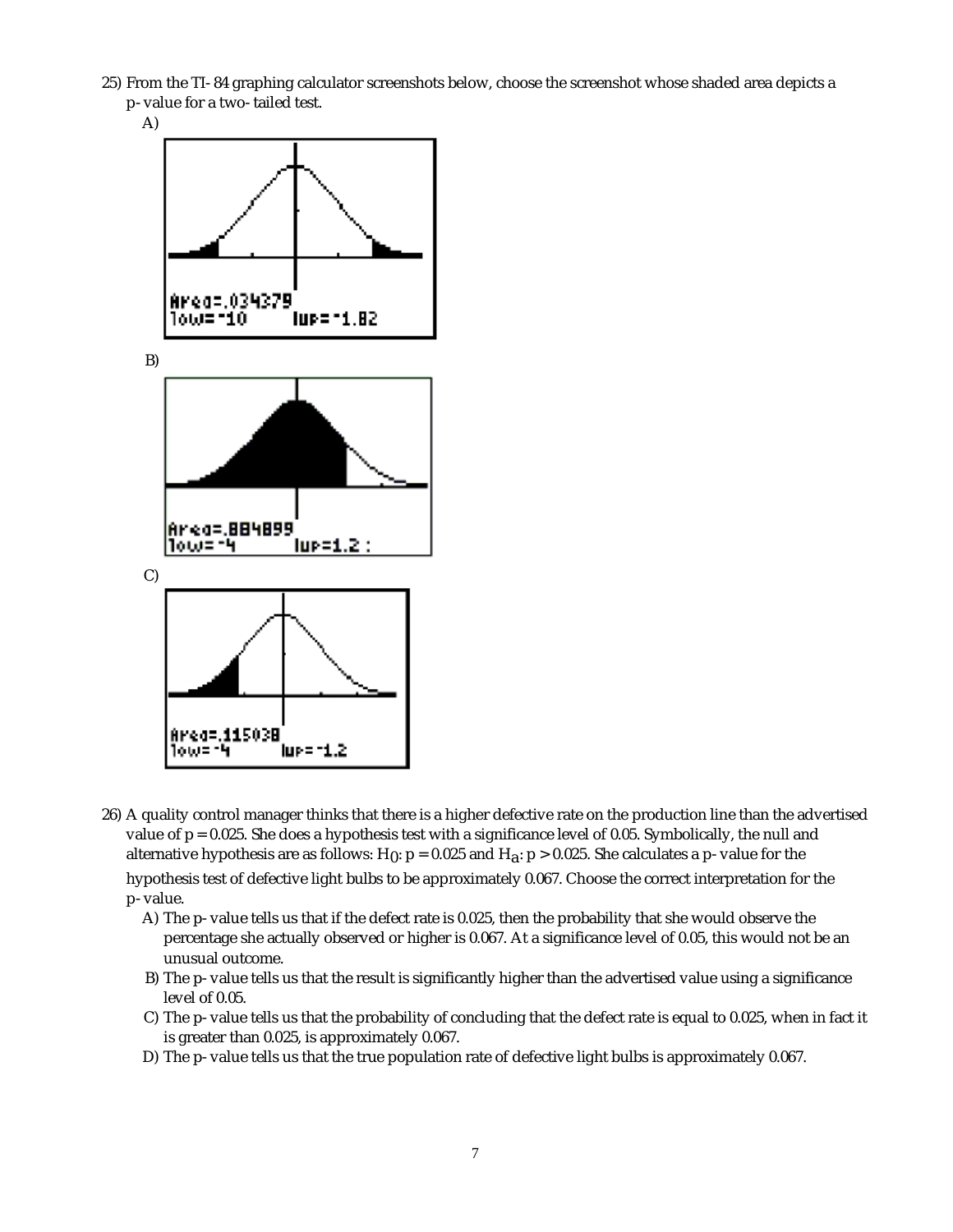- 27) Which of the following is not a condition that must be checked before proceeding with a two-sample test?
	- A) The samples must be independent of each other.
	- B) Both samples must be large enough so that the product of each sample size (n<sub>1</sub> and n<sub>2</sub>) and the pooled
	- estimate,  $\stackrel{\wedge}{\mathsf{p}}$ , is greater than or equal to 10.
	- C) Each sample must be a random sample.
	- D) All of these are conditions that must be checked to proceed with a two-sample test.
- 28) A researcher believes that the proportion of women who exercise with a friend is greater than the proportion of men. He takes a random sample from each population and records the response to the question, "Have you exercised with a friend at least once in the last seven days?" The null hypothesis is  $H_0: p_{WOMen} = p_{\text{men}}$ .

Choose the correct alternative hypothesis.

- 
- C)  $H_a: p_{\text{women}} < p_{\text{men}}$  (D)  $H_a: p = 0$

A)  $H_a: p_{\text{women}} > p_{\text{men}}$  and  $H_a: p_{\text{women}} \neq p_{\text{men}}$ 

29) A researcher believes that children who attend elementary school in a rural setting are more physically active then children who attend elementary school in an urban setting. The researcher collects a random sample from each population and records the proportion of children in each sample who reported participating in at least one hour of rigorous activity a day. The data is summarized in the table below. Assume the all conditions for proceeding with a two-sample test have been met.

| Rural            | Urban        |
|------------------|--------------|
| $n_{\rm s} = 90$ | $n_{-} = 78$ |
| $= 74$           |              |

Find the z-statistic (rounded to the nearest hundredth) and p-value (rounded to the nearest thousandth) for this hypothesis test. Using a 5% significance level, state the correct conclusion regarding the null hypothesis, H<sub>0</sub>:

#### prural = purban.

- A)  $z = -1.79$ ,  $p = 0.037$ . There is insufficient evidence to reject the null hypothesis.
- B)  $z = 0.71$ ,  $p = 0.073$ . There is sufficient evidence to reject the null hypothesis.
- C)  $z = 0.82$ ,  $p = 0.073$ . There is sufficient evidence to accept the null hypothesis.
- D)  $z = 1.79$ ,  $p = 0.037$ . There is sufficient evidence to reject the null hypothesis.
- 30) A medical study examined data on patients with cardiovascular disease who were currently non-smokers and those who were current smokers. Population 1 were smokers and population 2 were non-smokers. After data analysis, the 95% confidence interval for the difference in proportions is 0.015 +/- 0.011. The most accurate interpretation is...
	- A) We are 95% confident that the difference in the proportion of smokers compared to nonsmokers is between 0.004 and 0.026. There is a significance difference indicating higher cardiovascular disease amongst smokers.
	- B) We are 95% confident that the interval of the difference in the proportions contains zero. There is not a significance difference between smokers and non-smokers.
	- C) We are 95% confident that the proportion of smokers compared to non-smokers is between 0.004 and 0.026.
	- D) We are 95% confident that the difference in the proportion of smokers compared to nonsmokers is between -0.004 and 0.026. There is not a significance difference in the proportions.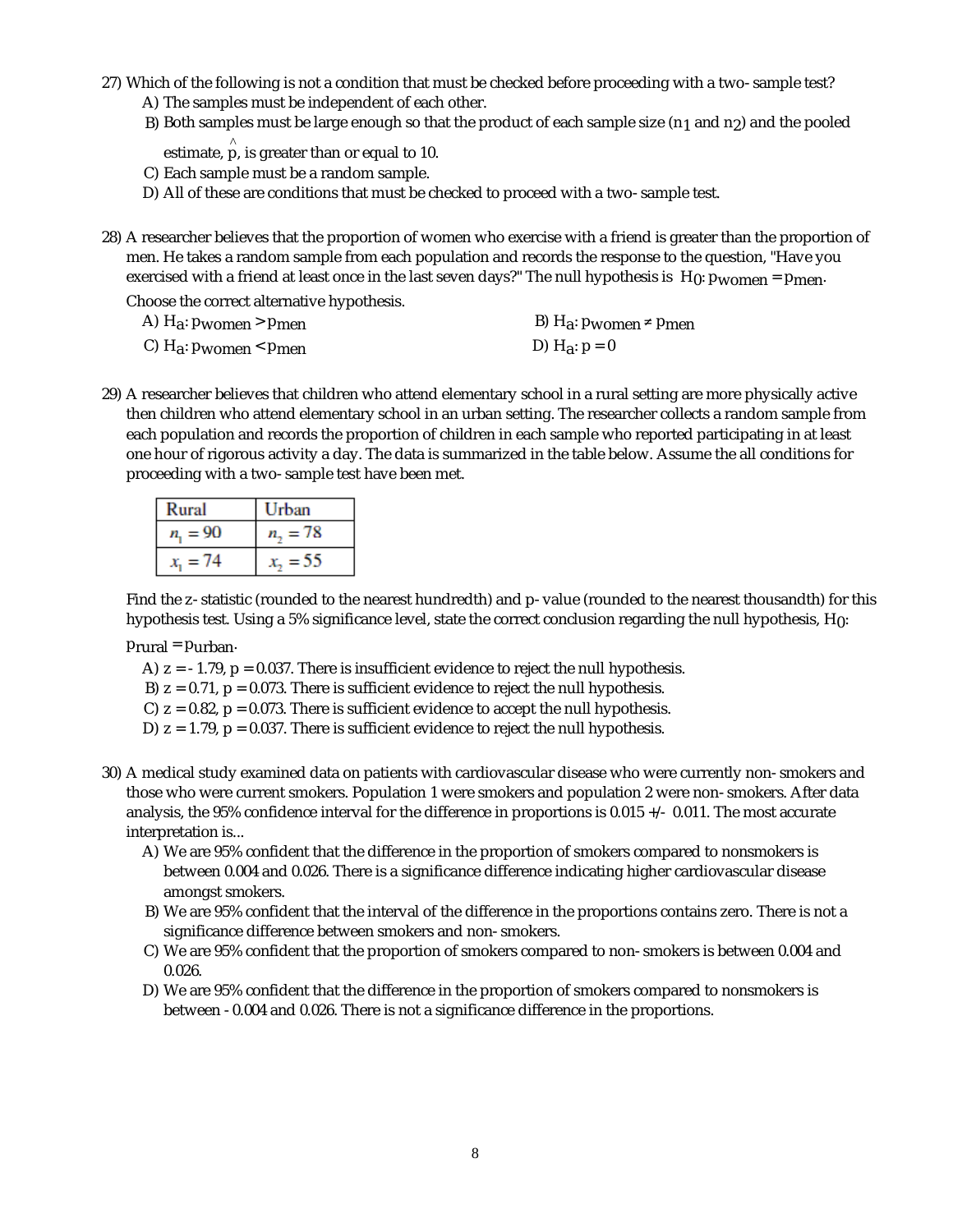- 31) Confidence intervals can be used to determine whether different sample proportions reflect a "real" difference in the population. The basic approach is to...
	- A) find the margin of error for each proportion and see if the difference is less than zero.
	- B) find a confidence interval at the significance level desired for the difference in proportions.
	- C) find the difference in the proportions and see if the difference is less than zero.
	- D) find the difference in the proportions and see if the difference is greater than zero.
- 32) Complete the statement by filling in the blank. When constructing a confidence interval, if the level of confidence increases the margin of error will and the confidence interval will be

. A larger sample size will improve the accuracy of the confidence interval, therefore margin of error will and the confidence interval will be

- A) Decrease, wider. Increase, narrower B) Increase, narrower. Decrease, wider. C) Increase, wider. Decrease, narrower. D) Decrease, narrower. Increase, wider.
	-
- 33) Is it plausible that more than 10% of Americans believe in aliens? A random sample of 2000 adult Americans were surveyed and 15% of them said that they believed in aliens. Find the 95% confidence interval for the proportion of Americans who believe in aliens then choose the correct interpretation. (Round to the nearest tenth of a percent)
	- A) The population proportion of Americans who believe in aliens is between 10% +/- 1.6% with a confidence level of 95%. The interval includes 10% and therefore, it is plausible that at least 10% of Americans believe in aliens.
	- B) The population proportion of Americans who believe in aliens is between 15% +/- 1.6% with a confidence level of 95%. The interval includes 10% and therefore, it is plausible that at least 10% of Americans believe in aliens.
	- C) The population proportion of Americans who believe in aliens is between 15% +/- 0.8% with a confidence level of 95%. The interval does not include 10% and therefore, it is not plausible that at least 10% of Americans believe in aliens.
	- D) The population proportion of Americans who believe in aliens is between 15% +/- 1.6% with a confidence level of 95%. The interval is higher than 10% and therefore, it is plausible that more than 10% of Americans believe in aliens.

34) If 20 babies are born, how often are there 12 or more female babies? Assume that the gender of a baby is a random event. Which of the following experiments would **not** simulate this situation?

- A) Flip a coin twenty times. Designate a head to mean "female" and a tail to mean "male."
- B) Choose the first twenty digits from a row in the random number table. Designate odd numbers to mean "female" and even numbers to mean "male."
- C) Roll a die twenty times. Designate a 1, 2, or 3 to mean "female" and a 4, 5, or 6 to mean "male."
- D) All of these will simulate the gender of twenty babies.

35) Which of the following statements is true about the "law of large numbers" (LLN)?

- A) If an experiment with a random outcome is repeated a large number of times, the empirical probability that is observed is consistently different from the theoretical probability.
- B) If you repeat a random experiment many, many times, your outcomes should on average approach the theoretical average.
- C) If you simulate or conduct an experiment or simulation enough times the empirical probability observed will always match the theoretical probability that is expected.
- D) If you repeat a random experiment many, many times, your outcomes should be a unique value that is separate from the theoretical average.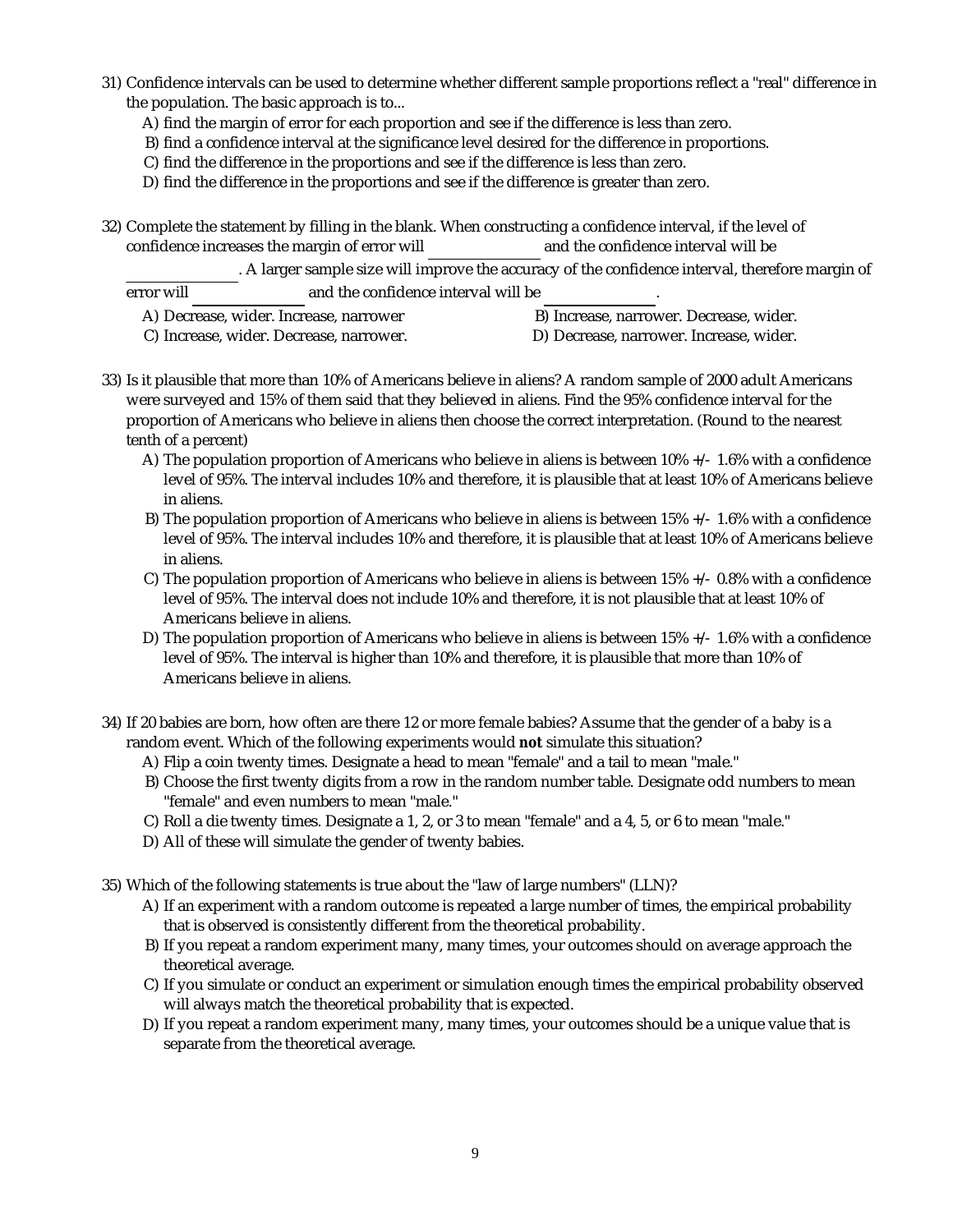36) Choose the best statement to summarize the association shown between hat size and IQ in the scatterplot below.



A) The scatterplot does not show a trend that would indicate an association between hat size and IQ scores.

- B) Hat size causes IQ to increase.
- C) As hat size increases, IQ scores tend to increase.
- D) As hat size increases, IQ scores tend to decrease.
- 37) The following calculator screenshots show the scatterplot and the correlation coefficient between car weight and car length for a sample of 2009 model year cars.



The relationship between "car length" and "car weight" can be described as

A) A strong negative linear relationship B) A moderate positive linear relationship

C) A weak negative relationship D) A strong positive linear relationship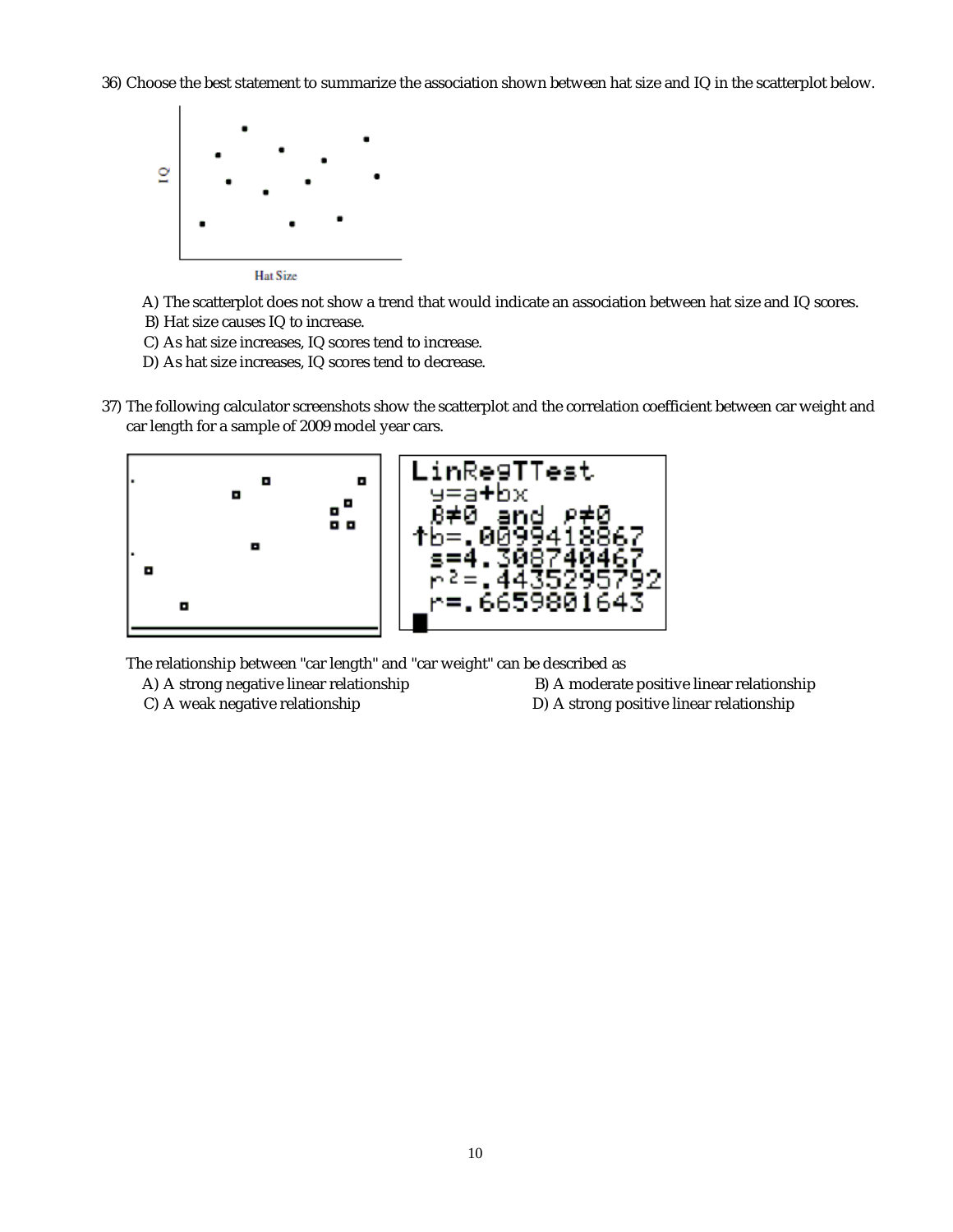38) The data in the table represent the amount of raw material (in tons) put into an injection molding machine each day (*x*), and the amount of scrap plastic (in tons) that is collected from the machine every four weeks (*y*). Also shown below are the outputs from two different statistical technologies (TI-83/84 Calculator and Excel). A scatterplot of the data confirms that there is a linear association. Report the equation for predicting scrap from raw material using words such as scrap, not *x* and *y*. State the slope and intercept of the prediction equation. Round all calculations to the nearest hundredth.

| x    | y    | LinReg              |                |
|------|------|---------------------|----------------|
| 2.71 | 3.61 |                     |                |
| 2.33 | 2.80 | $y = a + bx$        |                |
| 2.33 | 2.77 | $a = -2.376991175$  |                |
| 2.21 | 2.34 | $b = 2.192699333$   |                |
| 2.11 | 2.15 | $r^2 = .9806834986$ |                |
| 2.08 | 2.06 | $r = .9902946524$   |                |
| 1.98 | 2.02 |                     |                |
| 1.95 | 1.95 |                     |                |
| 1.84 | 1.73 |                     |                |
| 1.84 | 1.68 |                     | Coefficients   |
|      |      | Intercept           | $-2.376991175$ |
|      |      | X Variable 1        | 2.192699333    |

A) scrap =  $2.19 - 2.38$ (raw material); slope =  $2.19$  and the intercept is -2.38.

- B) scrap =  $-2.38 + 2.19$ (raw material); slope =  $-2.38$  and the intercept is 2.19.
- C) scrap =  $-2.38 + 2.19$ (raw material); slope = 2.19 and the intercept is  $-2.38$ .
- D) scrap =  $2.19 2.38$ (raw material); slope =  $-2.38$  and the intercept is 2.19.
- 39) The boxplots below represent movie runtimes (length of a movie in minutes) for movies that have been rated by the Motion Picture Association of America as R, PG-13, PG, and G. List ratings according to their median runtimes, from longest to shortest.

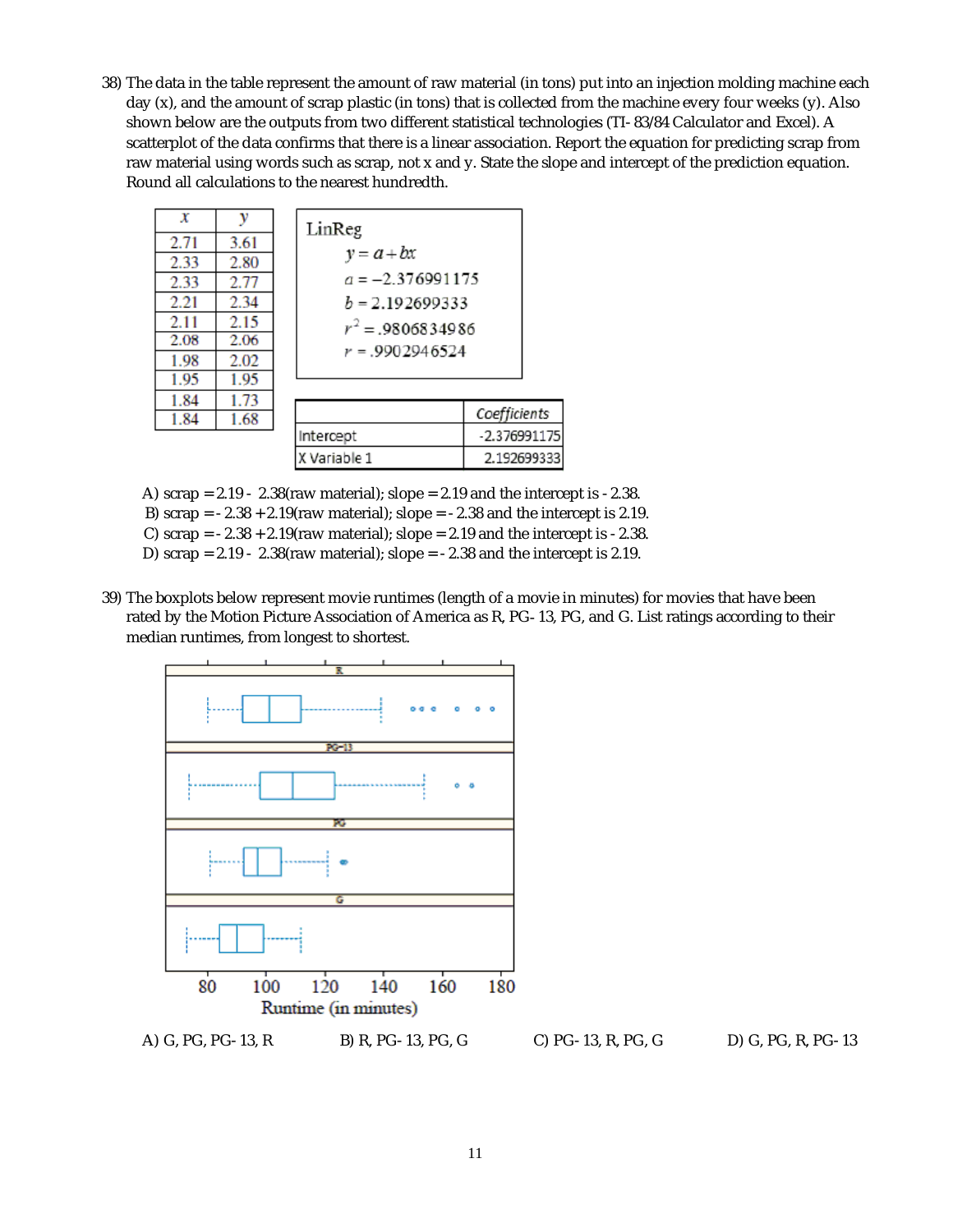**Suppose that a recent poll of American households about car ownership found that for households with a car, 39% owned a sedan, 33% owned a van, and 7% owned a sports car. Suppose that three households are selected randomly and with replacement.**

| A) 0.627 | B) 0. 200 | C) 0.800 | D) 0.003 |
|----------|-----------|----------|----------|
|----------|-----------|----------|----------|

**Suppose that a recent poll of American households about pet ownership found that for households with pets, 45% owned a dog, 34% owned a cat, and 10% owned a bird. Suppose that three households are selected randomly and with replacement and the ownership is mutually exclusive.**

41) What is the probability that at least one of the three randomly selected households own a bird? (Round to the nearest hundredth)

| A) 0.73 | B) 0.08 | C) 0.92 | D) 0.27 |
|---------|---------|---------|---------|
|---------|---------|---------|---------|

**The following side-by-side bar graph shows the level of post-secondary education achieved ten years after high school for graduates from the years 1999 and 2001. Use the bar graph to answer the question.**



42) In which category was there more variability?

A) Graduated College, Associate's Degree B) No College

C) Some College D) Graduated College, Bachelor's Degree

**The two-way table below shows the survey results when sixty adults were asked whether they had made a clothing purchase in the last thirty days.**

|                                                        | Male | Female |
|--------------------------------------------------------|------|--------|
| Purchased clothing in the last thirty<br>days.         | 10   |        |
| Had not purchased clothing in the<br>last thirty days. | 10   |        |

43) Of the adult males surveyed, what percentage had made a clothing purchase in the last thirty days? A) 65% B) 35% C) 50% D) 33%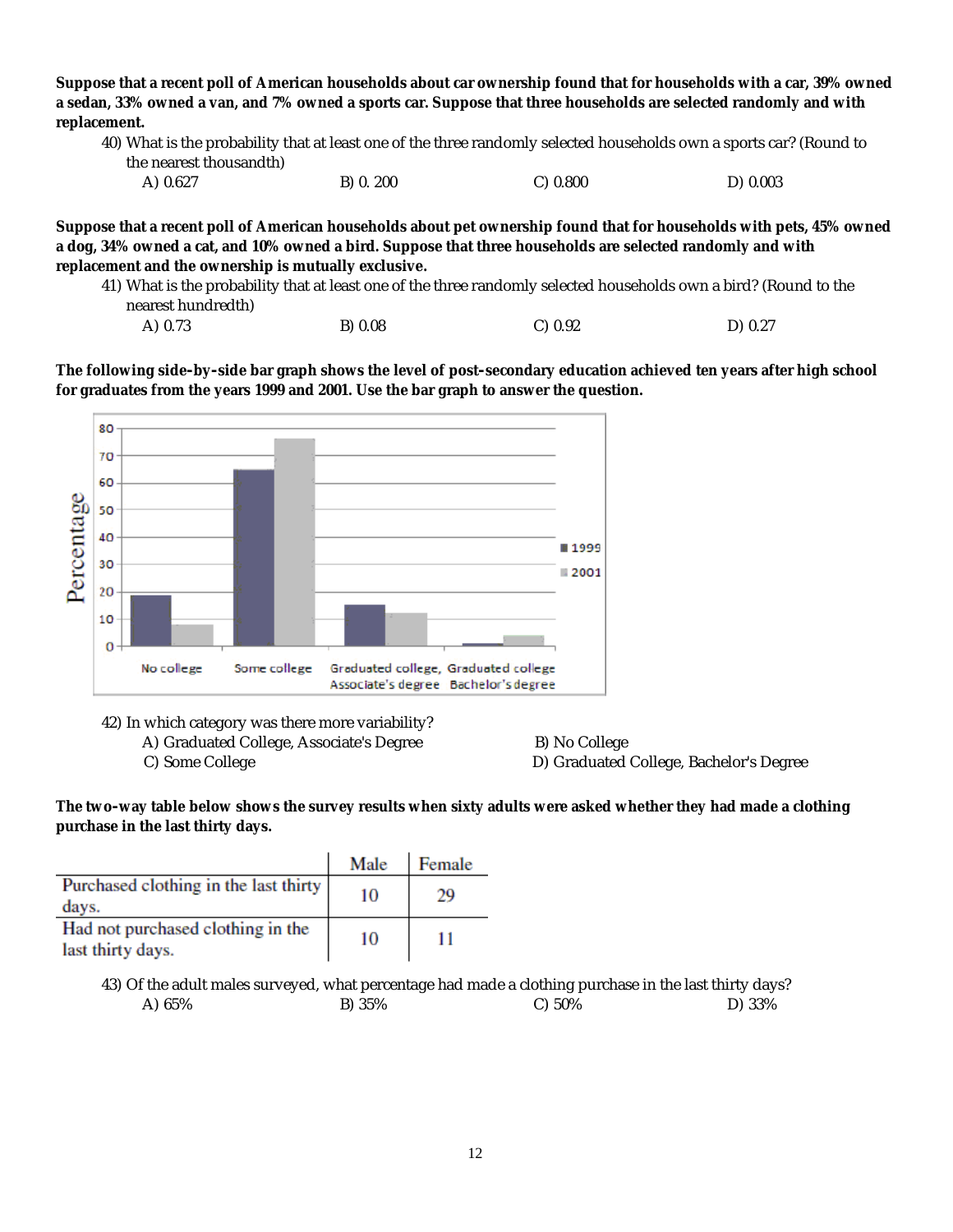**Use the following information for the question. The average travel time to work for a person living and working in Kokomo, Indiana is 17 minutes. Suppose the standard deviation of travel time to work is 4.5 minutes and the distribution of travel time is approximately normally distributed.**

44) Approximately what percentage of people living and working in Kokomo have a travel time to work of at least 20 minutes? Round to the nearest whole percent.

| A) 25% | B) 15% | $C)$ 75% | D) None of these. |
|--------|--------|----------|-------------------|

**Use the following information to answer the question. A janitor at a large office building believes that his supply of light bulbs has a defect rate that is different than the defect rate stated by the manufacturer. The janitor's null hypothesis is that the supply of light bulbs has a defect rate of p = 0.09 (the light bulb manufacturer's stated defect rate). Suppose we do a hypothesis test with a significance level of 0.01. Symbolically, the null and alternative hypothesis are as follows: H0:**

 $p = 0.09$  and  $H_a$ :  $p > 0.09$ .

45) Choose the statement that best describes the significance level in the context of the hypothesis test.

- A) The significance level of 0.01 is the probability of concluding that the defect rate is equal to 0.09 when in fact it is greater than 0.09.
- B) The significance level of 0.01 is the probability of concluding that the defect rate is different than 0.09 when in fact the defect rate is equal to 0.09.
- C) The significance level of 0.01 is the z-statistic that we will use to compare the observed outcome to the null hypothesis.
- D) The significance level of 0.01 is the defect rate we believe is the true defect rate.

**Use the following information to answer the question. A pescatarian is a person who eats fish and seafood but no other animal. An event planner does some research and finds that approximately 2.75% of the people in the area where a large event is to be held are pescatarian. Treat the 250 guests expected at the event as a simple random sample from the local population of about 150,000.**

46) Suppose the event planner assumes that only 1.6% of the guests will be pescatarian so he orders 4 pescatarian meals. What is the approximate probability that he will have **too many** pescatarian meals? Round to the nearest thousandth. A) 0.245 B) 0.113 C) 0.387 D) 0.613

**Use the following information to answer the question. According to the website www.costofwedding.com, the average cost of flowers for a wedding is \$698. Recently, in a random sample of 40 weddings in the U.S. it was found that the average cost of the flowers was \$734, with a standard deviation of \$102. On the basis of this, a 95% confidence interval for the mean cost of flowers for a wedding is \$701 to \$767.**

47) Does the confidence interval provide evidence that the mean cost of flowers for a wedding has increased?

A) Yes B) No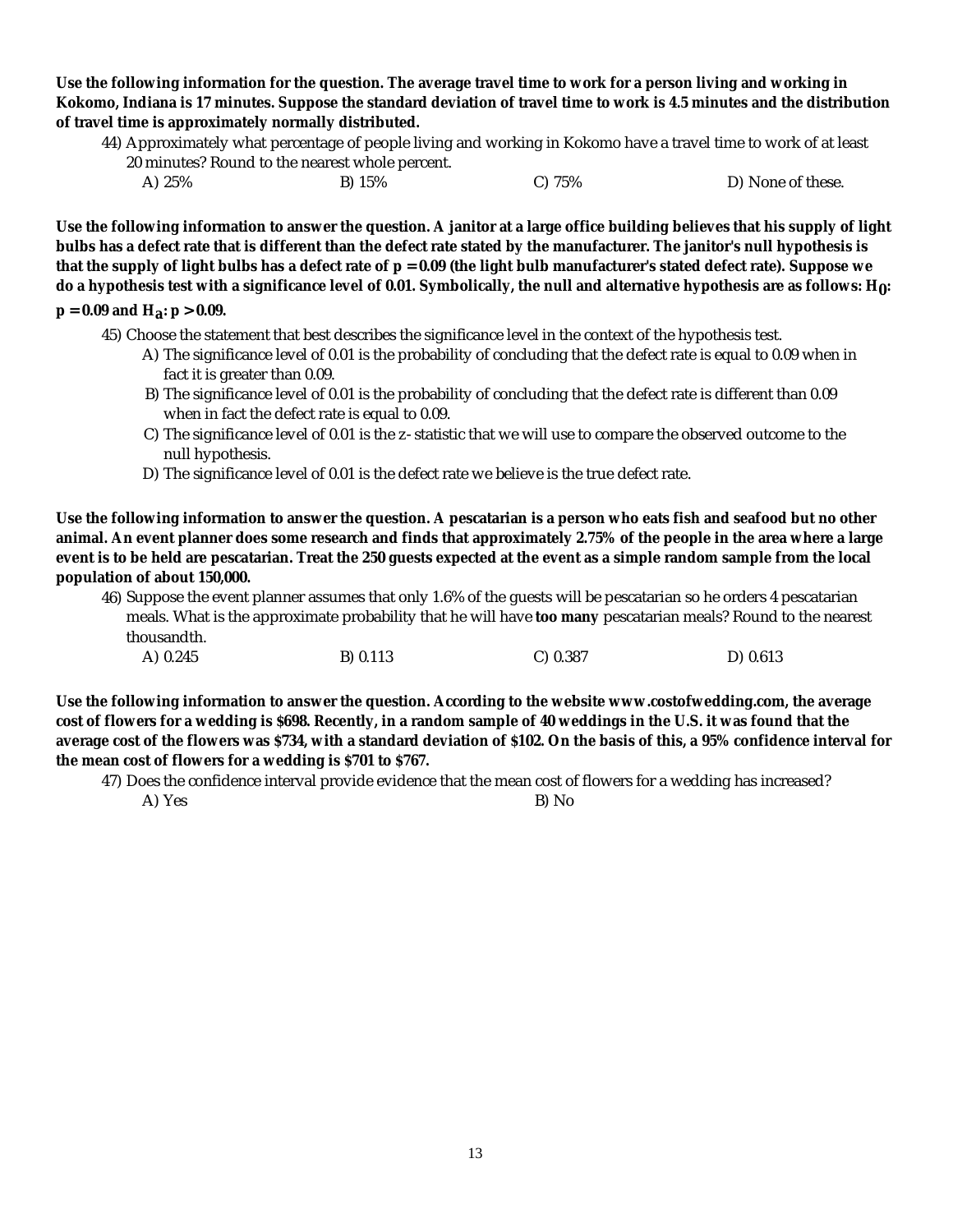**Use the following information to answer the question. Here is a table recording the number of deaths for the top thirteen worst U.S. tornados since 1925. A histogram showing the distribution is also included.**



Number of deaths

48) Estimate the most appropriate measure of variability.

- 
- C) IQR; 156 D) IQR; 574

A) Standard Deviation; 169.4 B) Standard Deviation; 178.5

**Use the following information to answer the question. Many couples believe that it is getting too expensive to host an "average" wedding in the United States. According to the website www.costofwedding.com, the average cost of a wedding in the U.S. in 2009 was \$24,066. Recently, in a random sample of 40 weddings in the U.S. it was found that the average cost of a wedding was \$23,224, with a standard deviation of \$2,903. On the basis of this, a 95% confidence interval for the mean cost of weddings in the U.S. is \$22,296 to \$24,152.**

49) Choose the statement that is the best interpretation of the confidence interval.

- A) We are extremely confident that the mean cost of a U.S. wedding is between \$22,296 and \$24,152.
- B) In about 95% of all samples of 40 U.S. weddings, the resulting confidence interval will contain the mean cost of all weddings in the U.S.
- C) That probability that a U.S. wedding will cost more than \$24,152 is less than 3%.

**Use the following information to answer the question. The distribution of the number of hours of sleep people get per night is unimodal and symmetric with a mean of 6 hours and a standard deviation of 1.5 hours.**

50) If James had a z-score of 1.2, explain what this value means in terms of the number of hours of sleep he gets.

- A) James sleeps 1.2 hours less than the average person.
- B) The number of hours James sleeps is 1.2 standard deviations below the mean.
- C) James sleeps 1.2 hours more than the average person.
- D) The number of hours James sleeps is 1.2 standard deviations above the mean.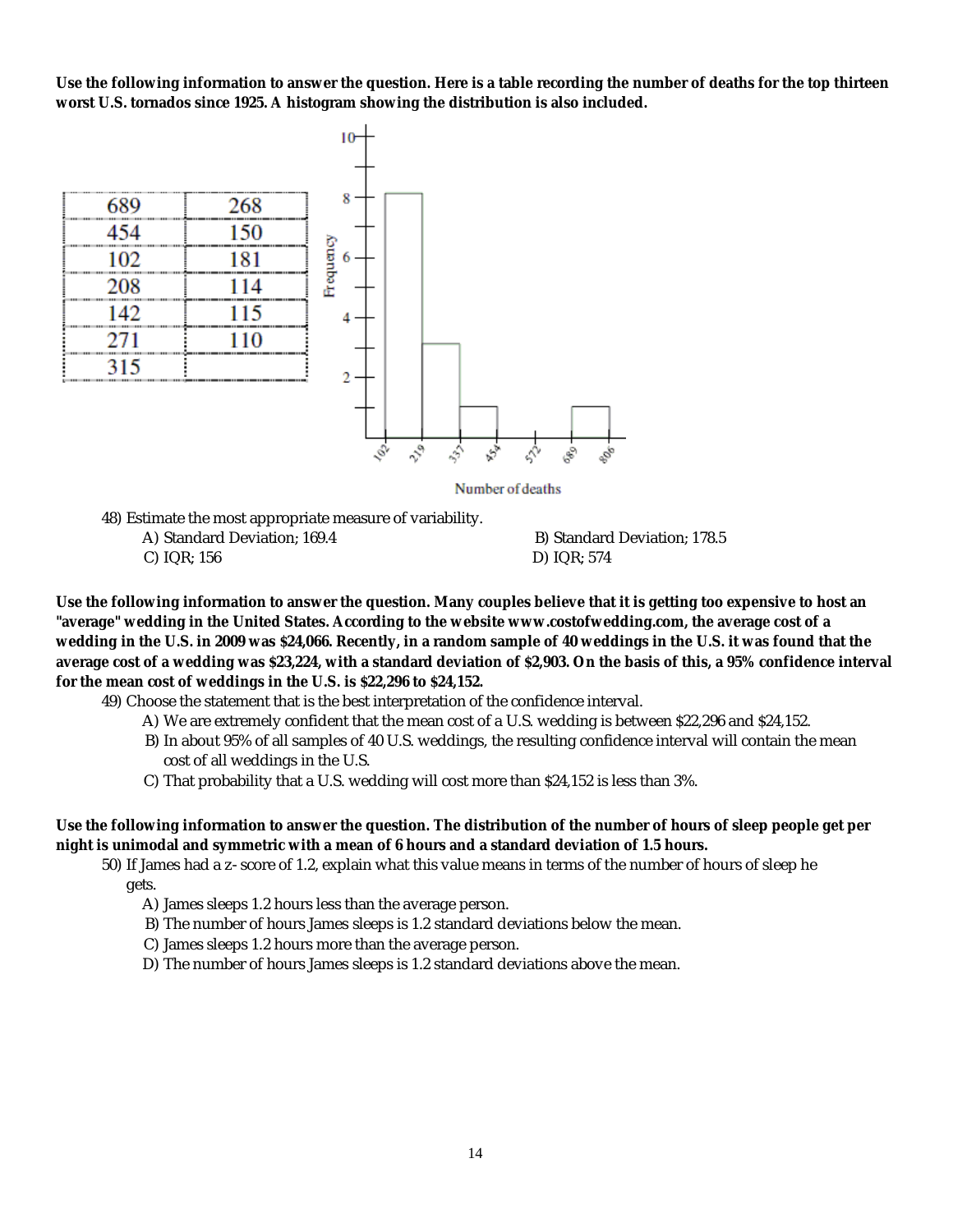**Use the following information to answer the question. The following linear regression model can be used to predict ticket sales at a popular water park.**

Ticket sales per hour =  $-631.25 + 11.25$  (current temperature in  $\degree$ F)

51) In this context, does the intercept have a reasonable interpretation?

- A) Not enough information available
- B) Yes, it is reasonable for people to go to a water park when it is 0°F, so park managers might want to know how many tickets they would sell on average on a 0°F day.
- C) No, at a temperature of 0°F, ticket sales would be -631.25 and it is not reasonable (or possible) to have negative ticket sales.

**Use the following information to answer the question. The mean age of lead actresses from the top ten grossing movies of 2010 was 29.6 years with a standard deviation of 6.35 years. Assume the distribution of the actresses' ages is approximately unimodal and symmetric.**

- 52) In 2010, popular actress Jennifer Aniston was 41-years-old. What is Jennifer Aniston's age if it is standardized? Would it be unusual for a 41-year-old actress to be in a top-grossing film of 2010? Assume the Empirical Rule applies and round to the nearest hundredth.
	- A)  $z = -1.80$ ; It would not be unusual. B)  $z = 1.80$ ; It would not be unusual.
	- C)  $z = -1.80$ ; It would be unusual. D)  $z = 1.80$ ; It would be unusual.
- -

**Use the following information to answer the question. The mean age of lead actors from the top ten grossing movies of 2007 was 36.4 years with a standard deviation of 9.87 years. Assume the distribution of the actors ages is approximately unimodal and symmetric.**

53) Between what two values would you expect to find about 95% of the lead actors ages?

- A) 26.53 and 46.27 years B) 6.87 and 66.01 years
	-
- C) 16.66 and 56.14 years D) None of these
- 

**Use the following information to answer the question.**



54) What is the approximate probability that x is equal to 5 or less? Round to nearest hundredth place. A) 0.13 B) 0.17 C) 0.71 D) 0.29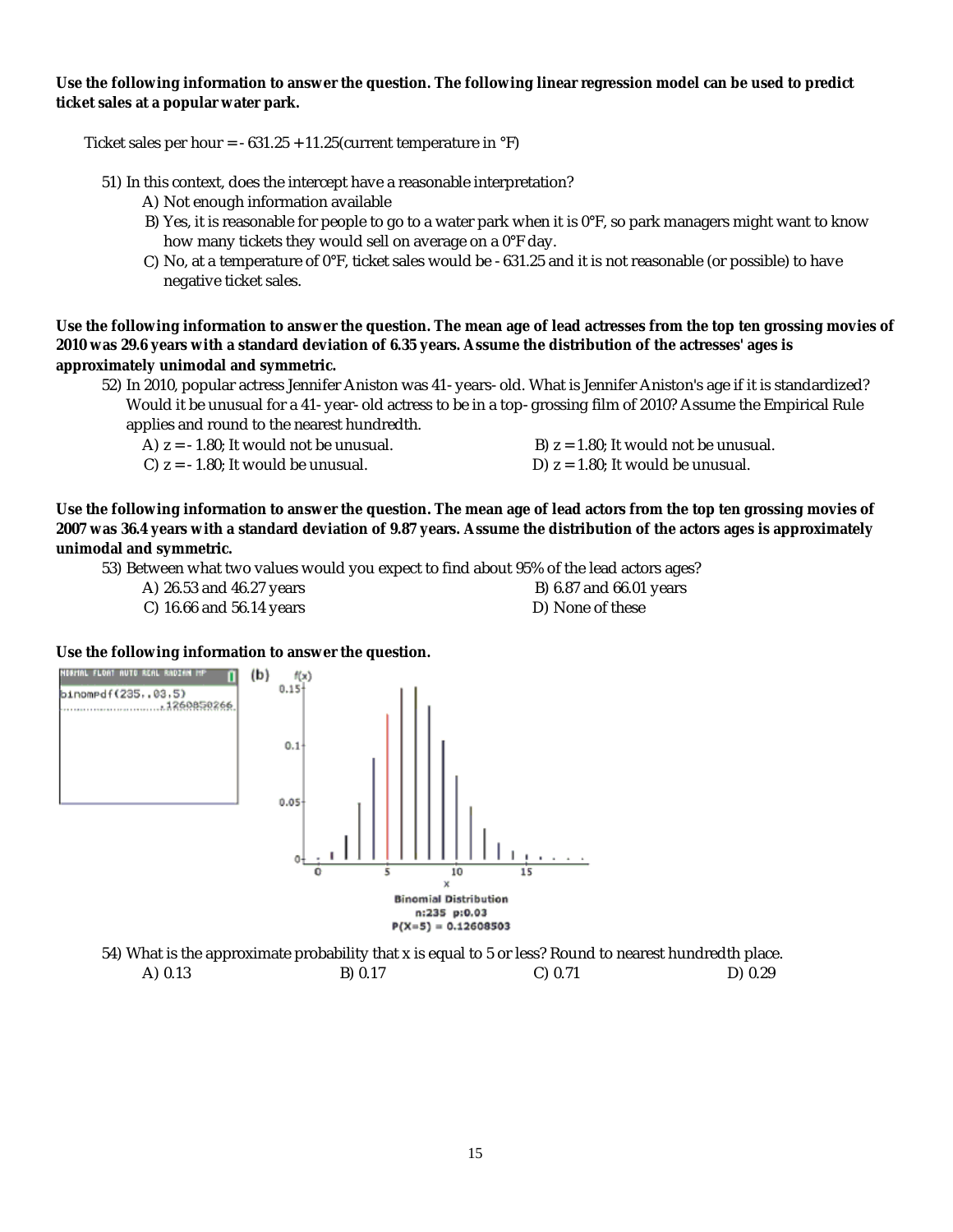**Use the following regression equation regarding car mileage to answer the question.**

^ Highway = 0.892 + 1.337 · (City)

**Note that City is the estimated miles per gallon (mpg) a car gets while driving on city streets, and Highway is the estimated miles per gallon (mpg) a car gets while driving on highways.**

55) Interpret the slope in the context of the data.

- A) The slope is 0.892. If a car gets 0 mpg in the city, it will get 0.892 mpg on the highway.
- B) The slope is 1.337. If a car gets 0 mpg in the city, it will get 1.337 mpg on the highway.
- C) The slope is 0.892. For every additional mpg a car gets in the city, its highway mpg is predicted to increase by 0.892.
- D) The slope is 1.337. For every additional mpg a car gets in the city, its highway mpg is predicted to increase by 1.337.

**Use the following table to answer the question. A random sample of college students was asked to respond to a survey about how they spend their free time on weekends. One question, summarized in the table below, asked each respondent to choose the one activity that they are most likely to participate in on a Saturday morning. The activity choices were homework, housework, outside employment, recreation, or other.**

|        |  | Homework   Housework   Outside Employment   Recreation   Other |    | Total |
|--------|--|----------------------------------------------------------------|----|-------|
| Male   |  |                                                                |    |       |
| Female |  |                                                                | 30 | 104   |
| Total  |  |                                                                |    | 200   |

56) If one student is randomly chosen from the group, what is the probability that the student is female or chose "homework" as their most likely activity on a Saturday morning? A) 0.755 B) 0.900 C) 0.665 D) None of these

**Use the side-by-side boxplots below to answer the question. The boxplots summarize the number of sentenced prisoners by state in the Midwest and West.**

Midwest



57) Pick the statement that best describes the shape of the distribution for the states in the West.

A) The data appears to be left-skewed with large variability.

B) The data appears to be roughly symmetrical with a possible outlier.

C) The data appears to be right-skewed with a possible outlier.

**A marble manufacturer advertises that its bags of marbles will contain 25% "milky-white" marbles. Suppose that a bag containing 80 marbles is inspected.**

58) Use your answers to fill in the blanks: We expect \_\_\_\_\_\_% milky-white marbles, give or take \_\_\_\_\_\_\_%.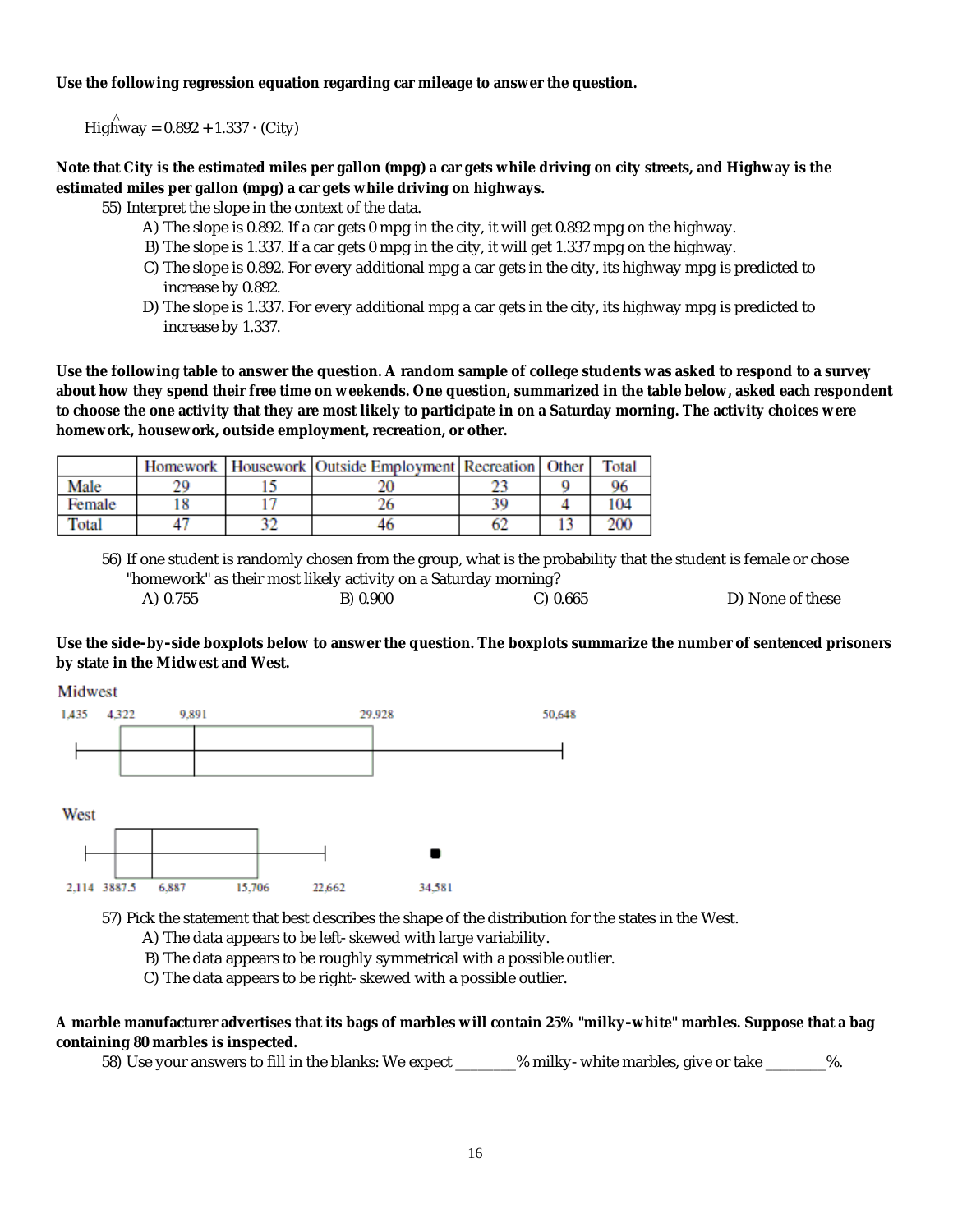**A random sample of car buyers was asked to respond to a survey about what was the most important quality of the car they purchased. This question is summarized in the table below. The important contributors were fuel efficiency, looks, manufacturer reputation, price or other.**

|         | Fuel Efficiency | ∟ooks | Manufacturer Reputation | Price | Other | Total |
|---------|-----------------|-------|-------------------------|-------|-------|-------|
| Male    |                 | --    |                         | --    |       | 96    |
| :'emale |                 |       |                         | 20    |       | 104   |
| Total   |                 | --    |                         | OZ.   | --    | 200   |

59) If one car buyer is randomly chosen from the group, what is the probability that the buyer is male and chose "manufacturer reputation" as their most important factor for the purchase?

60) If one car buyer is randomly chosen from the group, what is the probability that the buyer is female and chose "fuel efficiency" or "other" as their most important factor for the purchase?

**A random sample of college students was asked to respond to a survey about how they spend their free time on a week night. One question, summarized in the table below, asked each respondent to choose the one activity that they are most likely to participate in on a Wednesday afternoon/evening. The activity choices were homework, housework, outside employment, recreation, or other.**

|        | Homework | Housework | <b>Outside Employment</b> | Recreation | Other |
|--------|----------|-----------|---------------------------|------------|-------|
| Male   | 40       |           |                           |            |       |
| Female |          |           |                           | 10         |       |

61) Using this example, state two events that are mutually exclusive.

**An event planner does some research and finds that in the area where a large children's event is to be held, approximately 1.75% of the children are lactose intolerant. Treat the 250 children expected at the event as a simple random sample from the local population of about 100,000 children.**

62) Suppose the event planner assumes that only 0.8% of the children attending the event will be lactose intolerant so he orders 2 lactose-free meals. What is the approximate probability that he will have **too many** lactose-free meals? Round to the nearest thousandth.

**Answer the question about the Law of Large Numbers.**

- 63) A fair coin is tossed 1000 times. What can you say about getting the outcome of exactly 500 tails?
	- a. Since the probability of a tail is 0.5 for each toss, you should expect exactly 500 tails in 1000 tosses.

b. You should not expect exactly 500 tails in 1000 tosses, but the proportion of tails should approach 0.5 as the number of tosses increases.

c. You should expect between 400 and 600 tails in 1000 tosses.

d. Getting 500 tails is no more likely than getting any other number of tails in 1000 tosses.

**Answer the question.**

64) A magazine publisher always mails out a questionnaire six months before a subscription ends. This questionnaire asks its subscribers if they are going to renew their subscriptions. On average, only 7% of the subscribers respond to the questionnaire. Of the 7% who do respond, an average of 47% say that they will renew their subscription. This 7% who respond to the questionnaire are known as what?

**Determine the interquartile range.**

65) Determine the interquartile range.

2, 3, 5, 8, 9, 12, 2, 3, 5, 8, 9, 12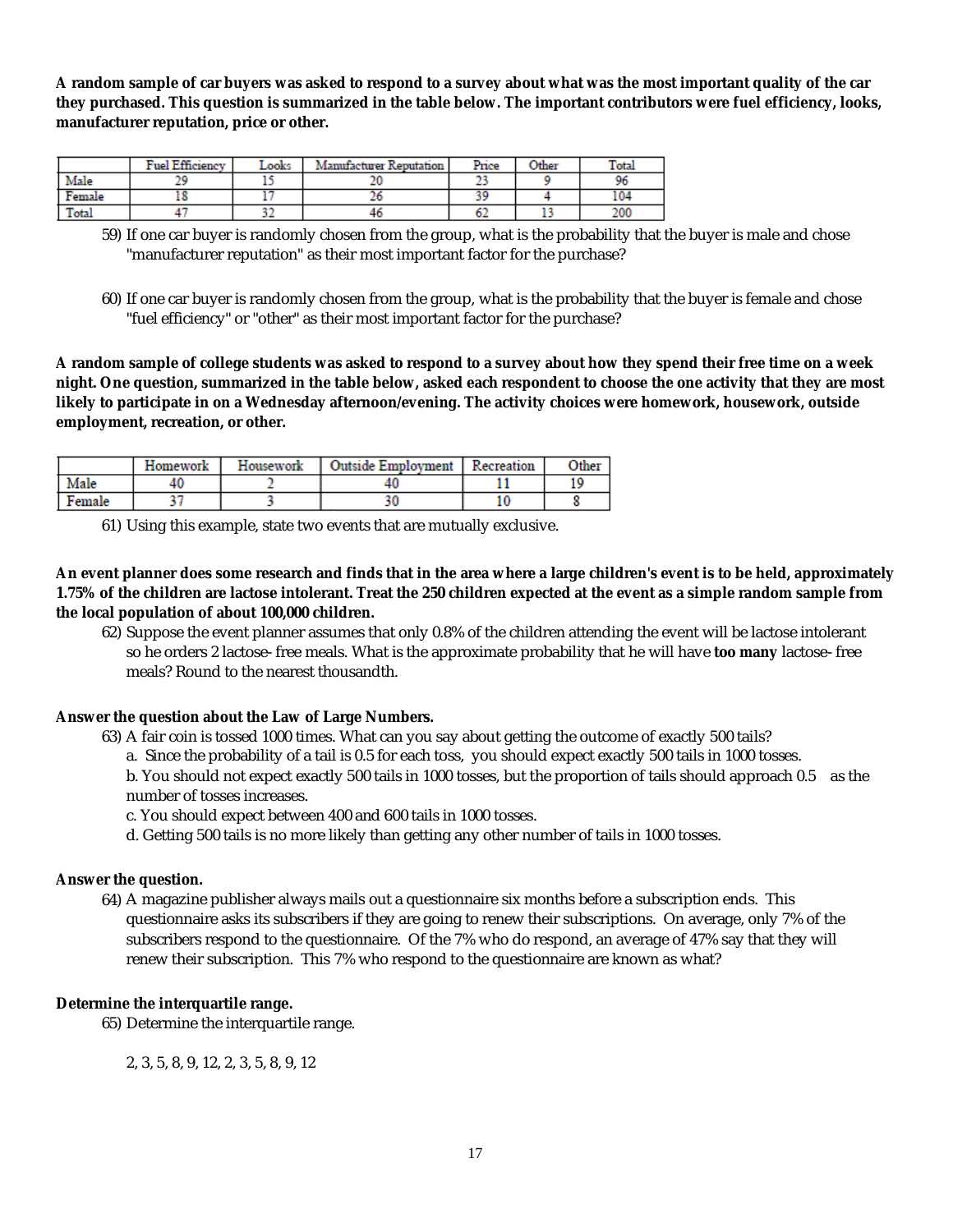66) The test scores of 19 students are listed below. Find the interquartile range.

91 45 86 71 58 64 97 55 90 79 82 83 52 88 75 43 92 94 67

**Determine whether the following is a probability distribution. If not, identify the requirement that is not satisfied.**

- 67) In a certain town, 40% of adults have a college degree. The accompanying table describes the probability distribution for the number of adults (among 4 randomly selected adults) who have a college degree.
	- $x \mid P(x)$
	- 0 0.1296
	- 1 0.3456
	- 2 0.3456
	- $3 | 0.1536$
	- 4 0.0256

**Find the indicated probability.**

68) In a homicide case 6 different witnesses picked the same man from a line up. The line up contained 5 men. If the identifications were made by random guesses, find the probability that all 6 witnesses would pick the same person.

**Find the indicated probability. Round to three decimal places.**

69) Assume that male and female births are equally likely and that the birth of any child does not affect the probability of the gender of any other children. Find the probability of exactly two girls in ten births.

**Find the standard deviation for the given sample data. Round your answer to one more decimal place than is present in the original data.**

70) Christine is currently taking college astronomy. The instructor often gives quizzes. On the past seven quizzes, Christine got the following scores:

44 20 37 28 19 52 55

**For the given hypothesis test, explain the meaning of the kind of error, as requested.**

71) A statistics student has heard that about 21% of the students on his campus attend sporting events weekly. He wants to know if statistics students attend events in the same proportions as the general student body. Explain what the second type of error would be in this case (where the student fails to reject a null hypothesis that is actually false).

**From a random sample of workers at a large corporation you find that 58% of 200 went on a vacation last year away from home for at least a week.**

72) An approximate 95% confidence interval is (0.50, 0.66). Which of the following statements is a correct interpretation?

**Provide an appropriate response.**

73) The city council wants to know what percentage of people in their town have health insurance. They take a poll, and of 88 adults selected randomly from the town, 63 have health insurance. Should the council use a hypothesis test or confidence interval to answer their question?

74) What generally happens to the sampling error as the sample size is decreased?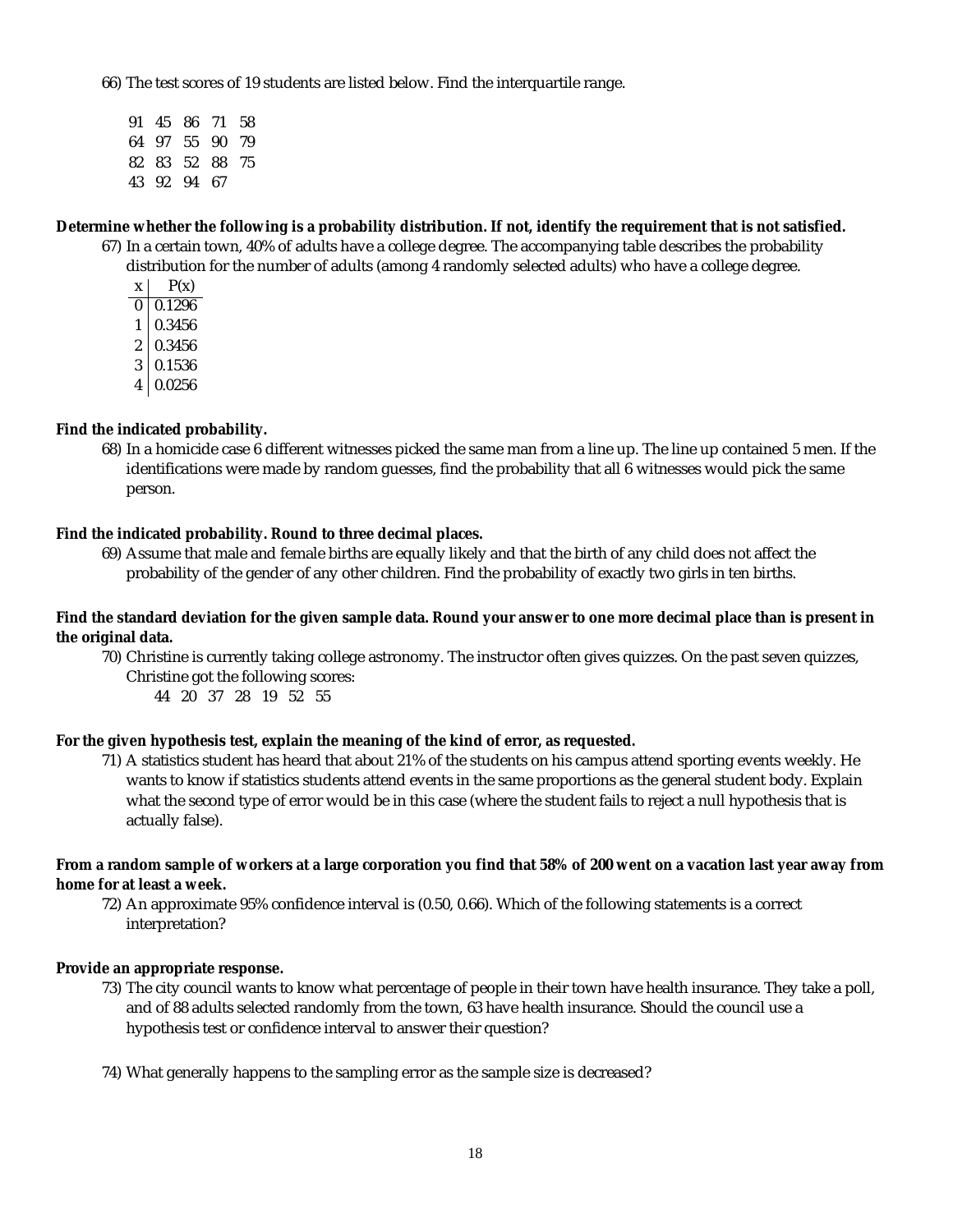- 75) Decide whether the experiment is a binomial experiment. If it is not, explain why. Testing a cough suppressant using 120 people to determine if it is effective. The random variable represents the number of people who find the cough suppressant to be effective.
- 76) The data below are the ages and annual pharmacy b ills (in dollars) of 9 randomly selected employees. Calculate the linear correlation coefficient.

| Age, x                                                                      | 34   37   41   44   47   49   53   57   61 |  |  |  |  |
|-----------------------------------------------------------------------------|--------------------------------------------|--|--|--|--|
| Pharmacy bill (\$), y   113   117   120   128   139   142   145   147   149 |                                            |  |  |  |  |

**Shade the approximate area that would represent the p-value for the alternative hypothesis and z-score, and then calculate the p-value. Round to the nearest thousandth.**

77) The alternative hypothesis is a two-tailed with a z-score = –1.88



**Solve the problem.**

- 78) The weights at birth of five randomly chosen baby giraffes were 111, 115, 120, 103, and 106 pounds. Assume the distribution of weights is normally distributed. Find a 95% confidence interval for the mean weight of all baby giraffes. Use technology for your calculations. Give the confidence interval in the form "estimate  $\pm$  margin of error." Round to the nearest tenth of a pound.
- 79) A bicycle manufacturer produces four different bicycle models. Information is summarized in the table below:

| Model       | Series Number  Weight  Style |     |          |
|-------------|------------------------------|-----|----------|
| Ascension   | A120                         | -32 | Mountain |
| Road Runner | B640                         | 20  | Road     |
| All Terrain | C <sub>300</sub>             | 28  | Hybrid   |
| Class Above | D <sub>90</sub>              | 14  | Racing   |

Identify the variables and determine whether each variable is numerical or categorical.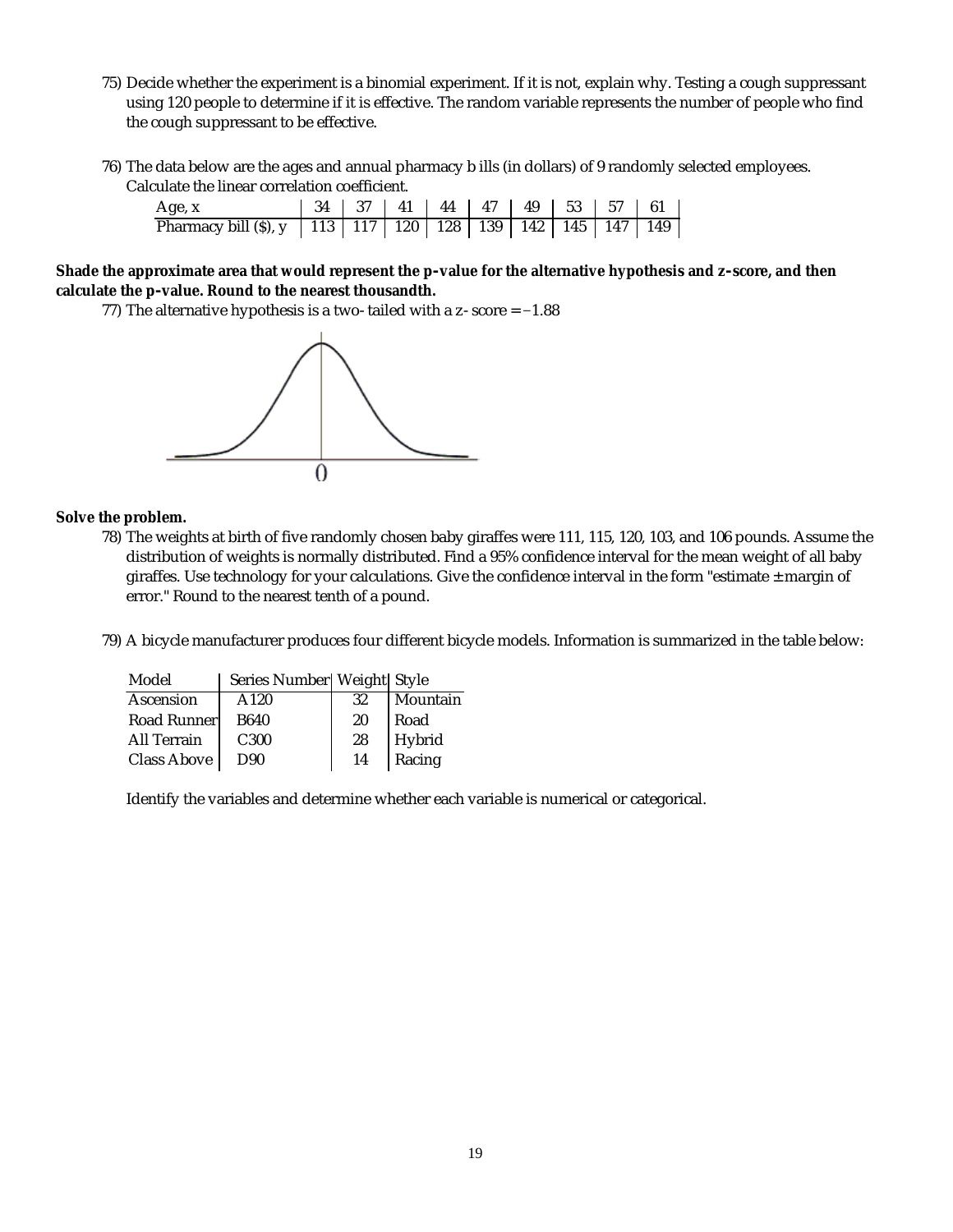80) The bar charts below depict the MPAA movie ratings of 489 movies, separated by high and low critic scores. Which bar chart shows more variability in MPAA movie ratings? Why?



- 81) What is the difference between a bar chart and a histogram?
- 82) A statistics student collected data from other students in her class who ride a bike to school. The following table shows data about their bikes:

|                |    | Color Series Number   Weight (Ibs)   Road Bike   Average Speed (mph) |
|----------------|----|----------------------------------------------------------------------|
| Black A120     | 32 | 16                                                                   |
| Blue $ B640$   | 20 | 24                                                                   |
| $Green$ $C300$ | 29 | 14                                                                   |
| Black D90      | 15 | 23                                                                   |

How many variables are there?

83) The quality engineer at a paint manufacturer conducted a hypothesis test to test the claim that the mean volume of paint cans had changed after an adjustment in the manufacturing process. Mean volume in paint cans before the adjustment was 1.02 gallons. Assume that all conditions for testing have been met. She used technology to complete the hypothesis test. Following is the null and alternative hypothesis and the output from her graphing calculator.

 $H_0$ :  $\mu$  = 1.02 gallons

 $H_{\overline{a}}$ : µ ≠ 1.02 gallons



Write a statement explaining what her decision regarding the null hypothesis should be and a statement summarizing her conclusion regarding the claim that average volume of paint cans had changed. Has the adjustment in the manufacturing process changed the average volume of paint cans?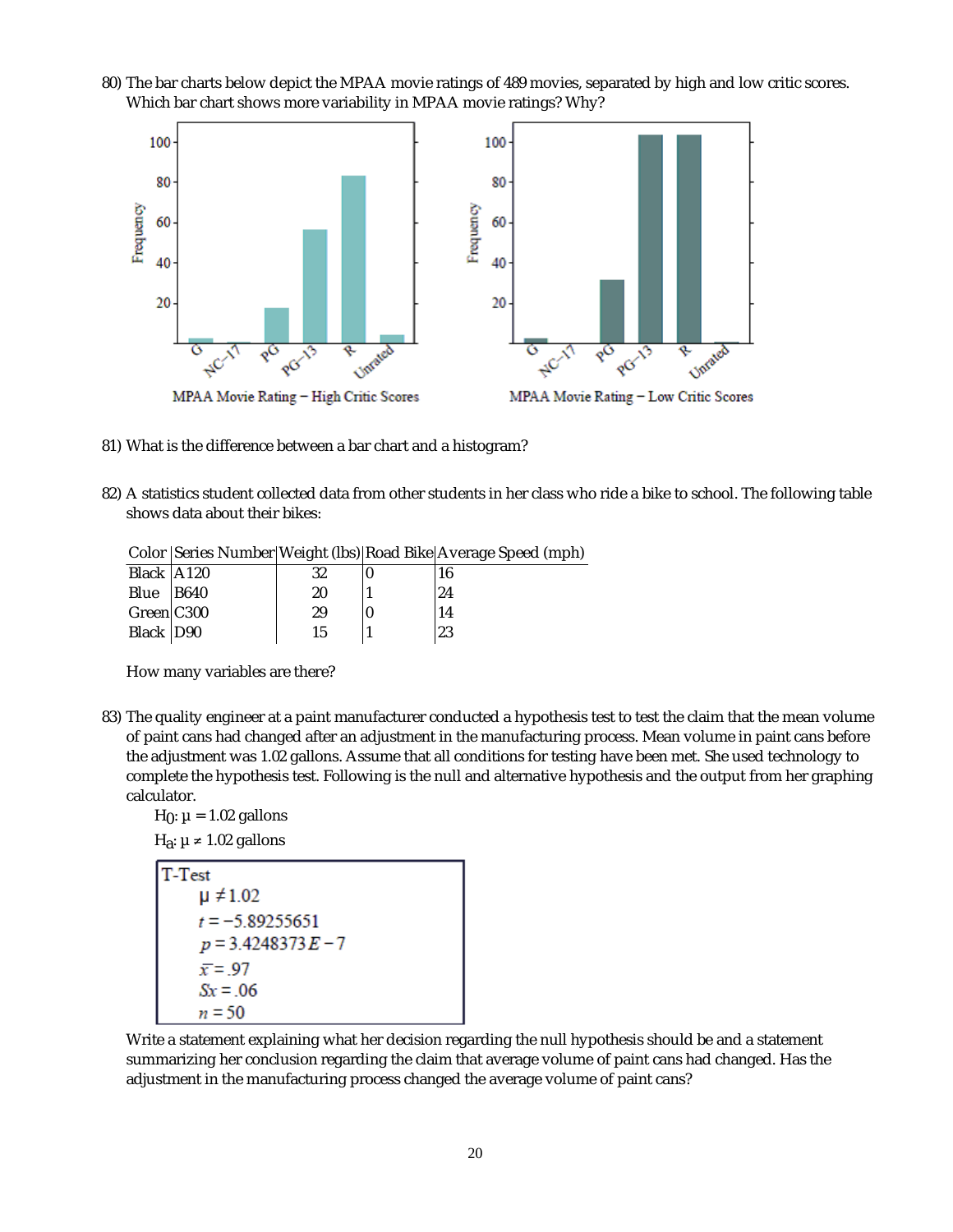84) Swinging Sammy Skor's batting prowess was simulated to get an estimate of the probability that Sammy will get a hit. Let  $1 = HIT$  and  $0 = OUT$ . The output from a simulation was as follows.

1 0 0 0 1 0 0 1 0 0 1 1 1 0 0 0 0 1 1 1 1 0 0 0 0 1 1 0 0 1 1 1 1 0 0 0 0 0 1 1 1 1

Estimate the probability that he gets a hit.

- 85) Suppose data were collected on neighborhoods about the number of crimes committed and the number of police who patrol the area. Which variable is the explanatory variable and which one is the response? Explain your reasoning.
- 86) For the following scatterplot, what effect would the outlier have on the slope of the regression equation? Explain your reasoning.



- 87) Two algebra classes at University High School took the same quiz. Mr. Athens had 25 students in his class with a mean score of 80. Mrs. Sutton's class of 30 students had a mean score of 75. Overall, what was the mean score for all students on the quiz?
- 88) Suppose we have a data set of the number of car accidents per day in Los Angeles during the year 2013. The data was input into a spreadsheet manually by an assistant at the Department of Transportation. For one day in July 2013, he input that there were 1500 car accidents; but there were actually only 150 that day. How will this error affect the measures of center for this data?
- 89) For a left-skewed distribution, how will the median value compare to the mean value?
- 90) Ten parents were asked the ages of their youngest child. The results are shown below.

6 25 12 20 6 2 17 22 23 10

What is the IQR for this set of data?

91) Suppose that the following is to be tested: *H<sub>0</sub>: p =* 0.72 and *H<sub>a</sub>: p ≠* 0.72 . Calculate the observed z-statistic for the following sample data: Sixty-eight out of ninety test subjects have the characteristic of interest. Round to the nearest thousandth.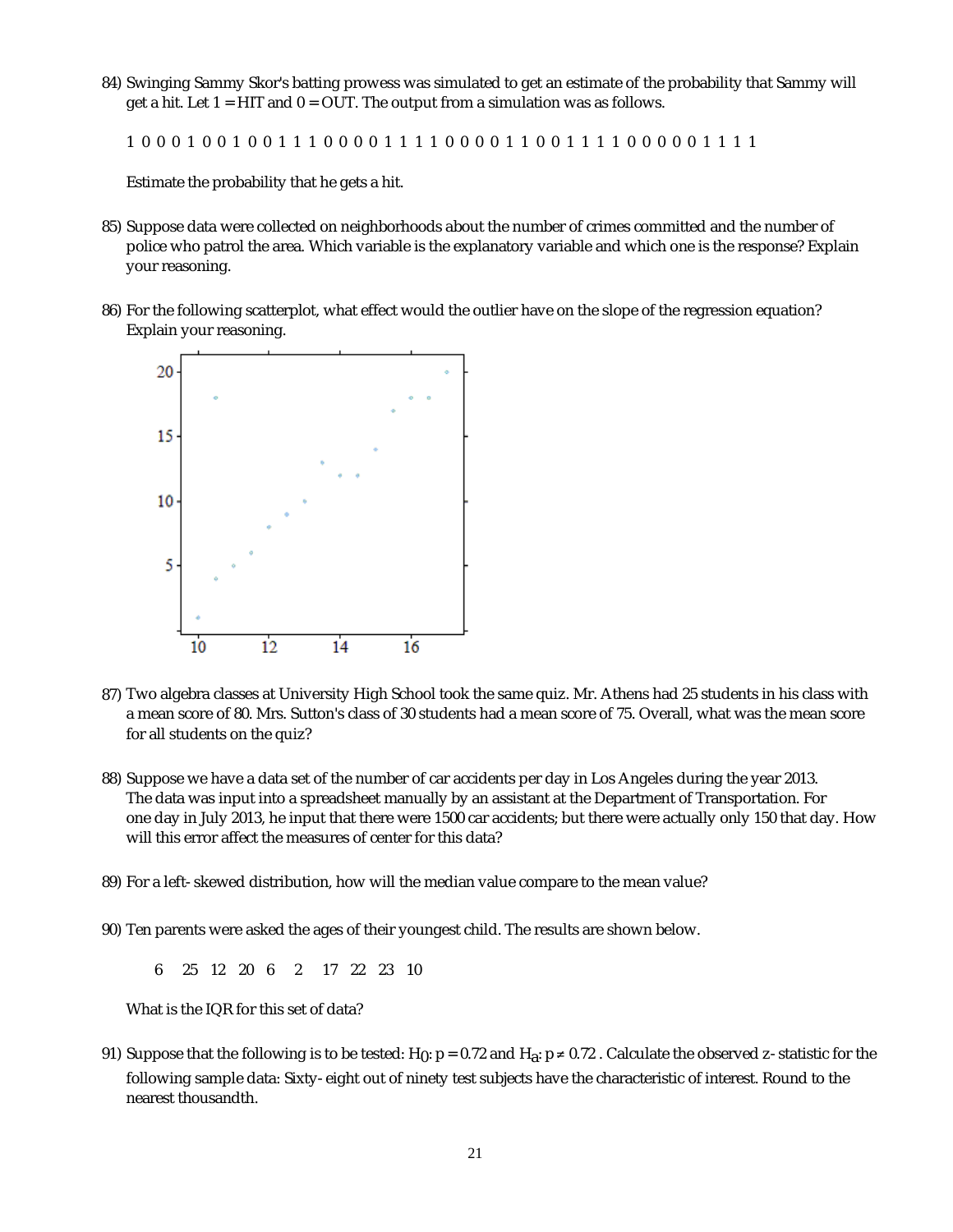**Solve the problem. Round monetary amounts to the nearest dollar.**

92) Packages of a certain candy vary slightly in weight. Here are the measured weights of nine packages, in ounces:

- 1.6823 1.6844 1.6851 1.6866 1.6562
- 1.6848 1.6829 1.6835 1.6858
- a. Find the mean and the median of these weights.
- b. Which, if any, of these weights would you consider to be an outlier?
- c. What are the mean and median weights if the outlier is excluded?

**Suppose that a recent poll of single people over the age of thirty-five were asked about their living arrangements. The poll found that 34% rented a house or apartment, 21% owned a house, and 17% owned a condominium. Suppose that four single people are selected randomly and with replacement.**

93) What is the probability that none of the four randomly selected people rent a house or apartment? Show your work and round to the nearest thousandth.

**Suppose that weights of jars of Puff brand marshmallow cream has a population mean of 24.5 ounces and a population standard deviation of 0.19 ounces and are approximately normally distributed. Use the figure below to find determine the specified probabilities.**



94) If a large random sample of Puff marshmallow cream jars were weighed, approximately what percentage of the jars would weigh between 24.22 and 24.45 ounces? Round to the nearest tenth of a percent.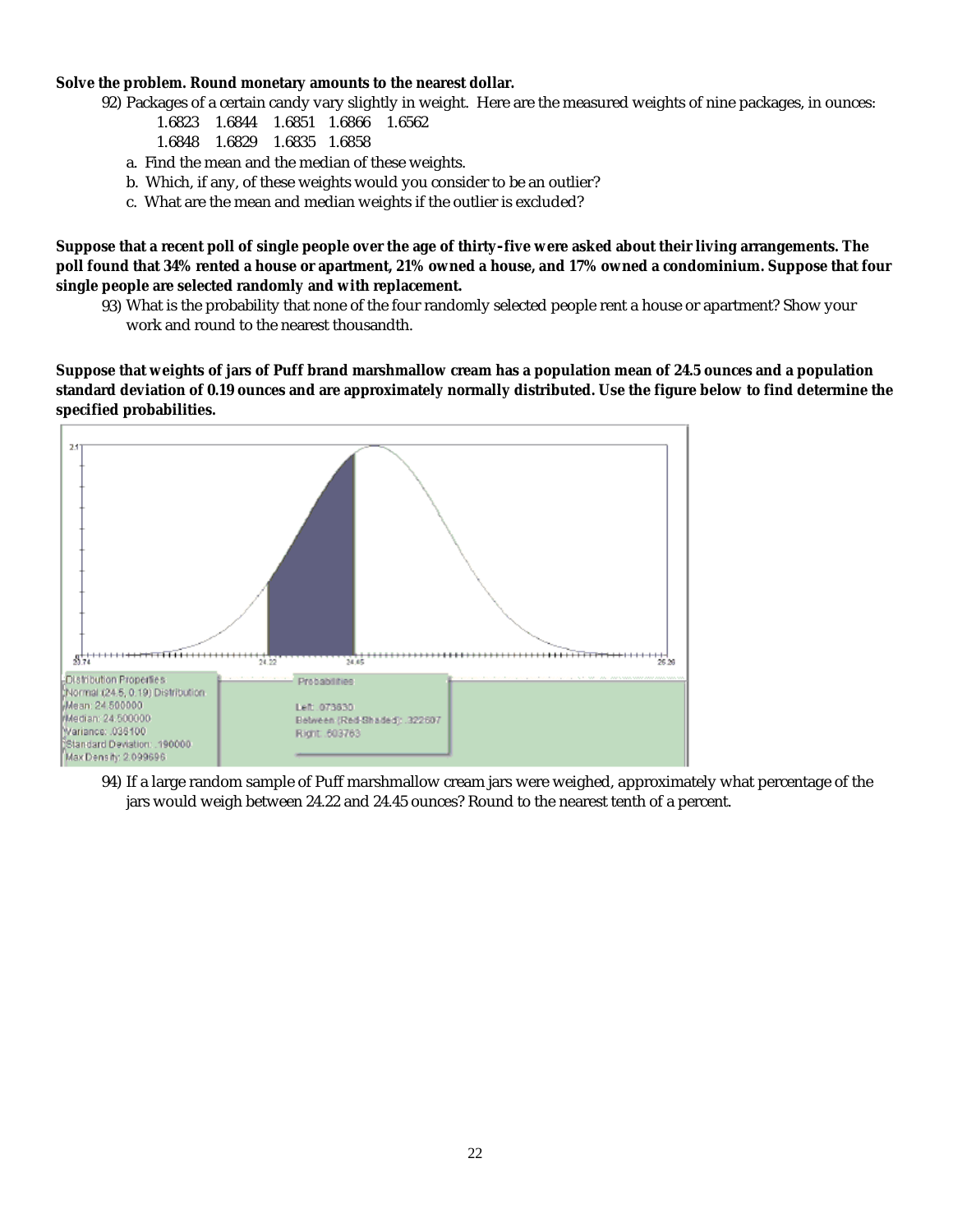**The following scatterplot shows the relationship between heights (in cm) and weights (in kg) of 100 Americans. The coefficient of determination was found to be 37.9%.**



95) Calculate the value of the correlation coefficient between height and weight.

**Use the empirical rule to solve the problem.**

- 96) At one college, the GPA's are Normally distributed with a mean of 3 and a standard deviation of 0.5. What percentage of students at the college have a GPA between 2.5 and 3.5?
- 97) Solar energy is considered by many to be the energy of the future. A recent survey was taken to compare the cost of solar energy to the cost of gas or electric energy. Results of the survey revealed that the distribution of the amount of the monthly utility bill of a 3-bedroom house using gas or electric energy had a mean of \$98 and a standard deviation of \$14. If the distribution is normal, what percentage of homes will have a monthly utility bill of more than \$84?
- 98) At one college, GPA's have a distribution that is unimodal and symmetric with a mean of 2.7 and a standard deviation of 0.5. Is a GPA of 3.8 more than one standard deviation above the mean?

**Use the following regression equation regarding airline tickets to answer the question.**

^ **Price = 49 + 0.22 · (Distance)**

**Note that Distance is the amount of miles between the departure and arrival cities, and Price is the cost of an airline ticket.**

99) Interpret the slope of the regression equation in the context of the data.

**Using the following probability density curve, answer the question.**



100) What is the probability that the random variable has a value greater than 2?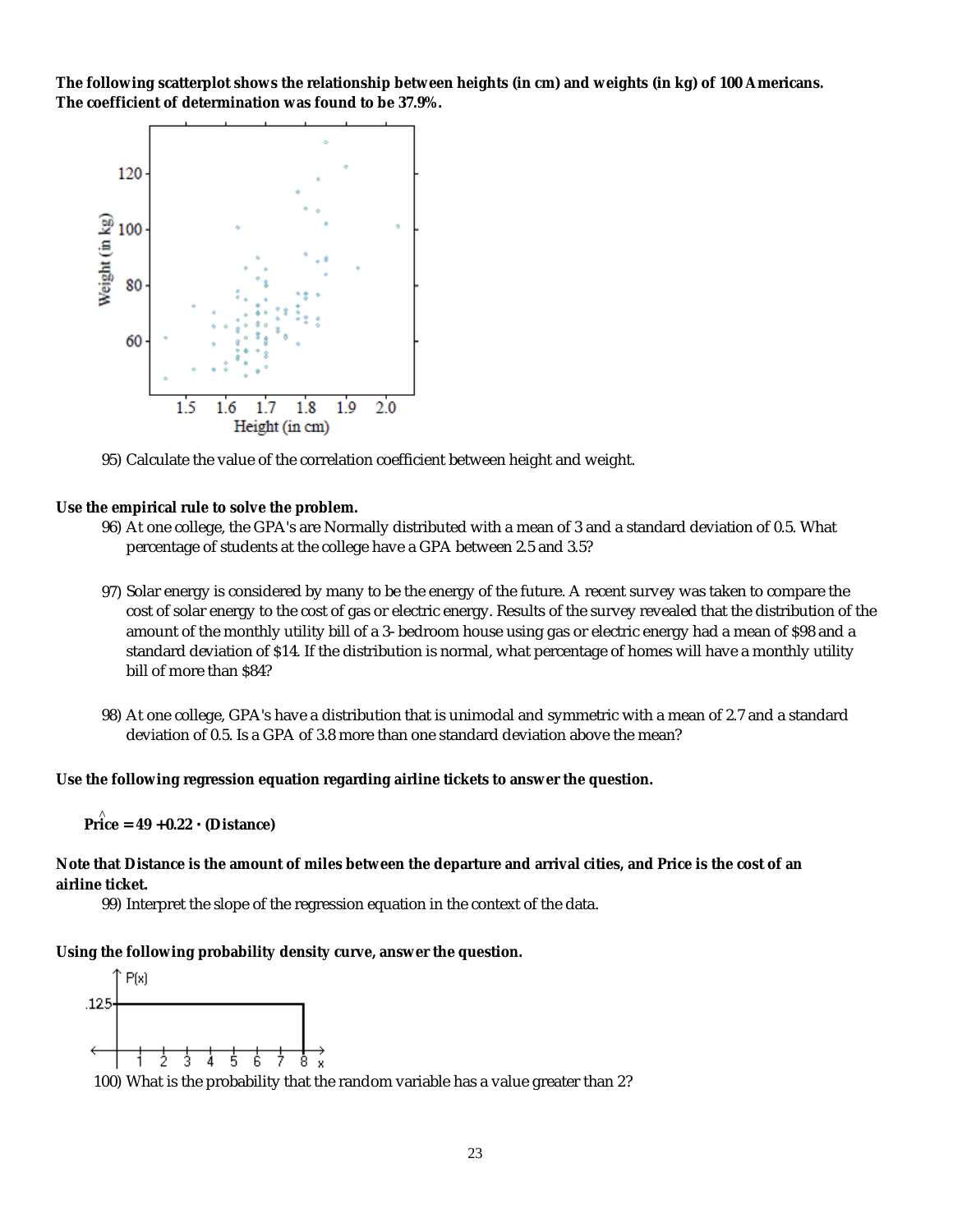**When exposed to heat, the reaction time of a certain chemical always occurs after thirteen minutes, but before 17 minutes. Reaction times for this chemical can be modeled by a uniform distribution, that is, the reaction time is just as likely to occur at thirteen minutes as it is to occur at seventeen minutes.**

101) Find the probability that the reaction will happen after fifteen minutes. Shade the appropriate area and calculate the numerical value of the probability.

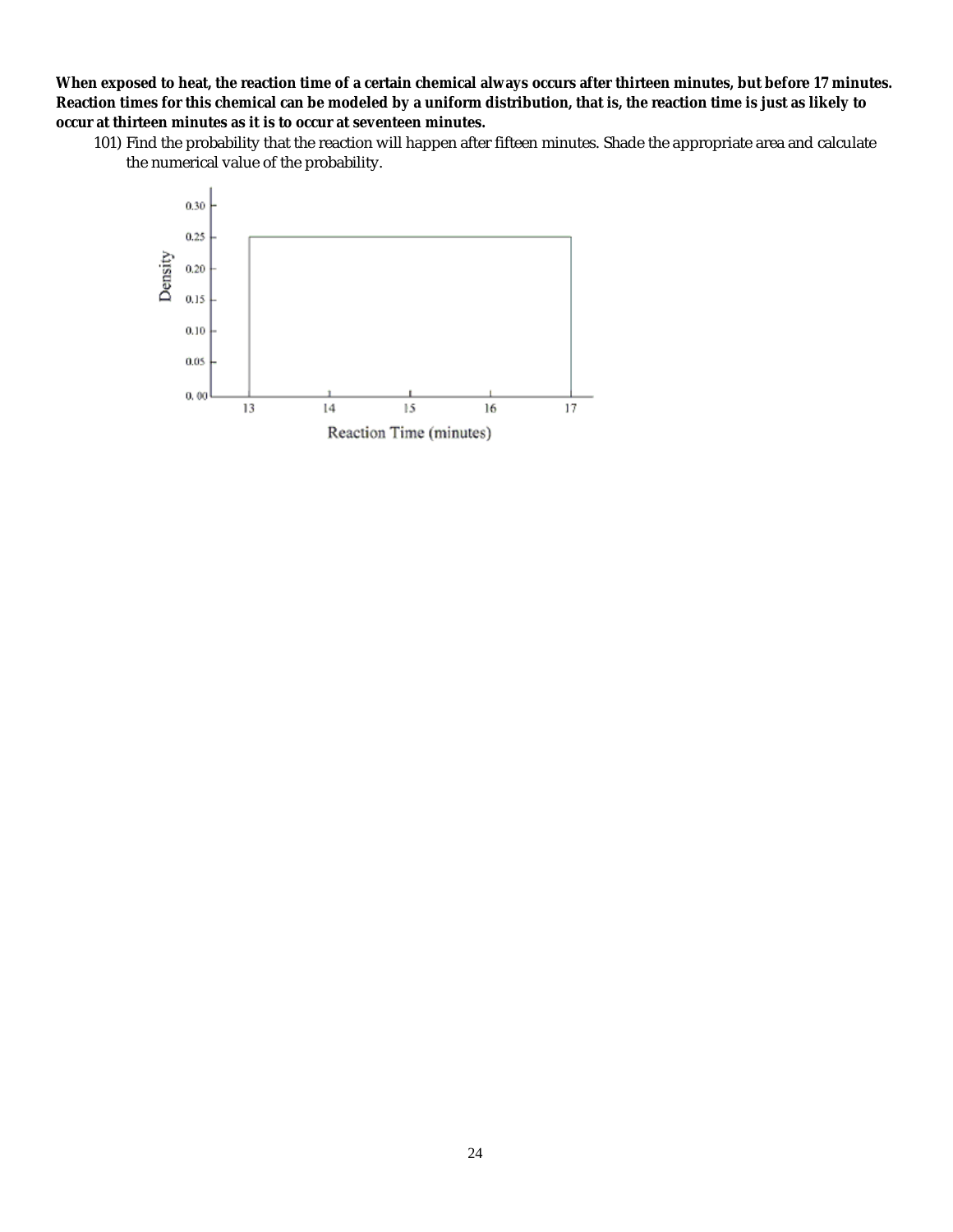# Answer Key Testname: STATS REVIEW PACKETFA18

1) B  $2)$  A  $3)$  D 4) C 5) C 6) C 7) C 8) D 9) C 10) A  $11)$  C 12) B 13) B 14) B 15) B 16) A 17) A 18) B 19) C 20) B 21) C 22) D 23) A 24) A 25) A 26) A 27) D 28) A 29) D 30) A 31) B 32) C 33) D 34) D 35) B 36) A 37) B 38) C 39) C 40) B 41) D 42) B 43) C 44) A 45) B 46) B 47) A 48) C 49) B 50) D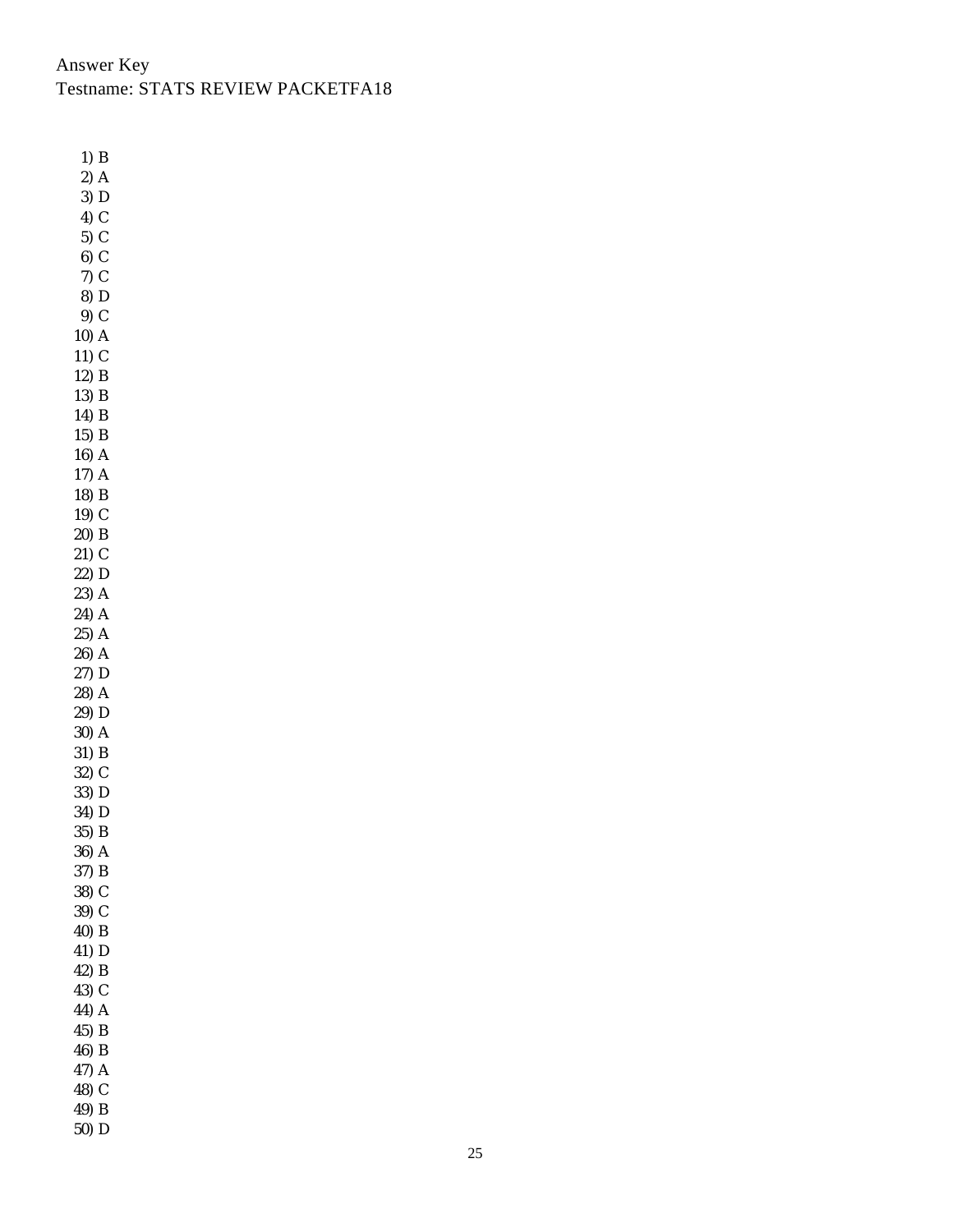## Answer Key Testname: STATS REVIEW PACKETFA18

51) C

- 52) B
- 53) C
- 54) D
- 55) D
- 56) C
- 57) C
- 58) 25%; 4.8%
- 59) 0.100
- 60) 0.110
- 61) Various. Any combination of the events "student doing homework type *x*" and "student engaged in outside employment – type *y*".
- 62) 0.126
- 63) b
- 64) The sample
- 65) 6
- 66) 28
- 67) Yes
- 68) 0.00032
- 69) 0.044
- 70) 14.7
- 71) The second kind of error would be saying that there is no difference in the attendance of statistics students and the student body as a whole at sporting events, even though there really is.
- 72) We are 95% confident that the proportion of coworkers who went on a vacation last year away from home for at least a week is between 50% and 66%.
- 73) Confidence interval.
- 74) It gets larger.
- 75) Binomial experiment
- 76) 0.960
- 77) Both tails of the curve should be shaded and should approximately represent the p-value of 0.060.
- 78) 111.0  $\pm$  8.5 pounds
- 79) series number: categorical; weight: numerical; style: categorical
- 80) The "high critic scores" bar chart shows more variability because there are more observations in the different categories than there are for the "low critic scores."
- 81) A bar chart represents a categorical variable and a histogram represents a numerical variable.

82) 5

- 83) Reject the null hypothesis; there is strong evidence to suggest that average volume of paint cans is different than 1.02 gallons. The adjustment in the manufacturing process has affected volume of paint cans.
- 84) 0.476
- 85) There are two possible answers here: (1) The number of crimes committed is the explanatory variable and the number of police on patrol is the response because the amount of crime can explain a need for more or less police officers. (2) The number of police on patrol is the explanatory variable and the amount of crime is the response because the more police that are on patrol could explain a reduction in the amount of crime.
- 86) The outlier would decrease the slope because it would influence the lower left hand side of the regression line to move closer to it. This would make the line less steep, which results in a smaller slope value.
- 87) Mean Score =  $\frac{(25 \cdot 80) + (30 \cdot 75)}{25 + 30} = \frac{4250}{55} = 77.27$ .
- 88) The mean will be higher than it should be, but the median will not be affected. This is because the median is resistant to outliers, but the mean is not.
- 89) For a left-skewed distribution, the median value will be larger than the mean.